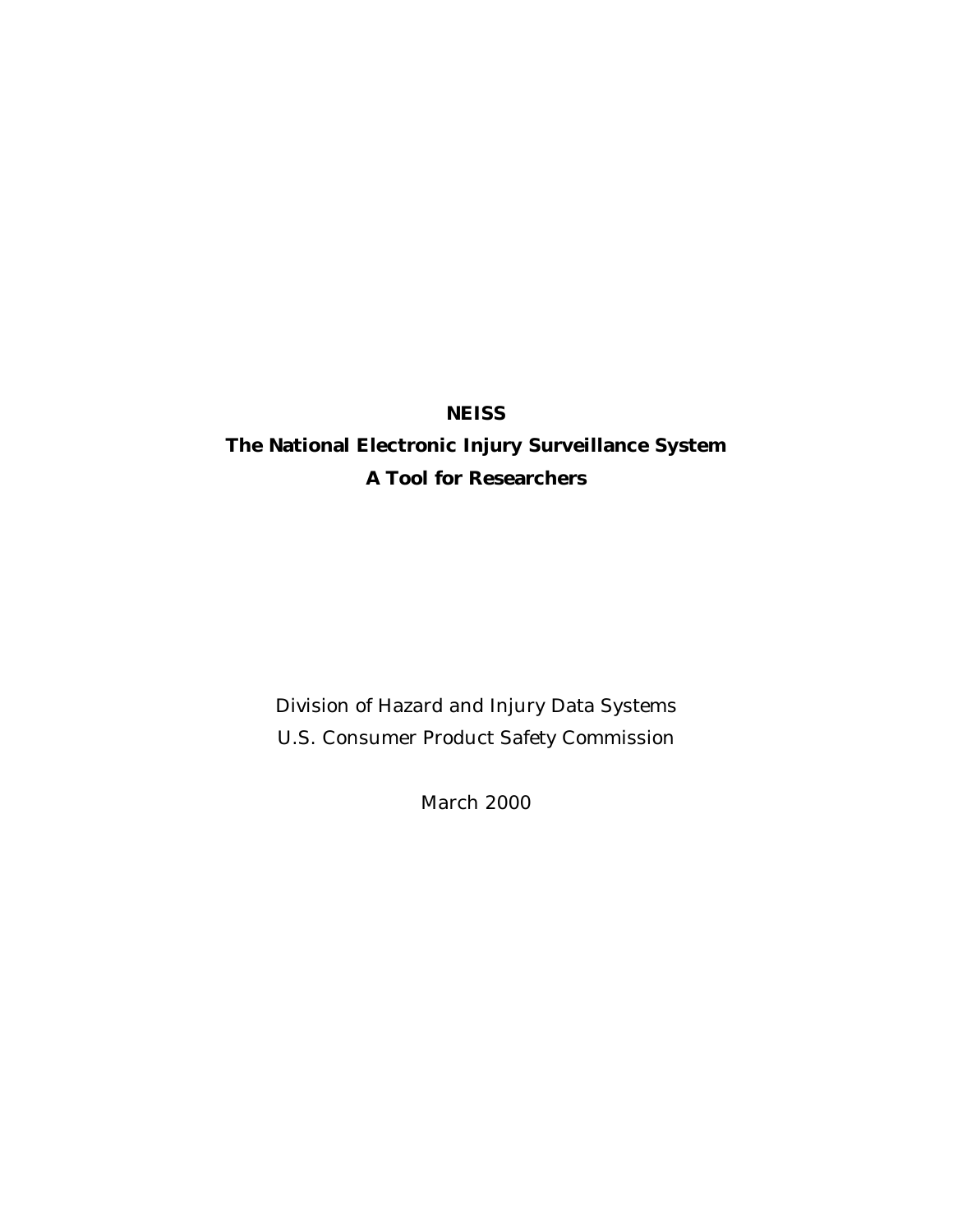#### **Executive Summary**

This paper provides a description of the National Electronic Injury Surveillance System (NEISS), includes specific examples of how the Consumer Product Safety Commission (CPSC) and some other Federal agencies use NEISS and shows how other researchers can use NEISS data to address issues within their own areas of interest.

## **Background**

Since the Commission's inception, data from an emergency department system have proven to be the single most effective means for fulfilling the Commission's data needs. Among other Commission data sources are death certificates, medical examiners' reports, fire data from the National Fire Incident Reporting System, reports of product-related problems from consumers, reports from lawyers and news clippings.

The large number of incidents seen in hospital emergency departments provides the volume needed to measure the number of injuries associated with the thousands of different consumer products in the marketplace. The necessary data are generally already available in the hospital record without placing an undue extra burden on the emergency department (ED) staff. Also, traditionally, hospitals have been willing to cooperate in the Commission's work to reduce consumer product-related injuries.

One of the more important considerations in selecting an appropriate data source is timeliness. The faster the data arrive at the Commission, the faster the Commission can take action to eliminate or reduce the injury problem. Emergency department data are available very quickly to the Commission. Once a record is collected, it is available to Commission analysts. This provides the Commission with very timely knowledge of the types of products associated with injuries treated in emergency departments. Timeliness is vital when investigations are conducted for selected incidents. It is most essential to follow up with an immediate investigation of a case before the victim's memory of the incident fades and before the product is lost or altered. When cases are selected for follow-back investigation, it is generally possible to speak with the accident victim, the victim's parent, or a witness within the first few weeks after the accident.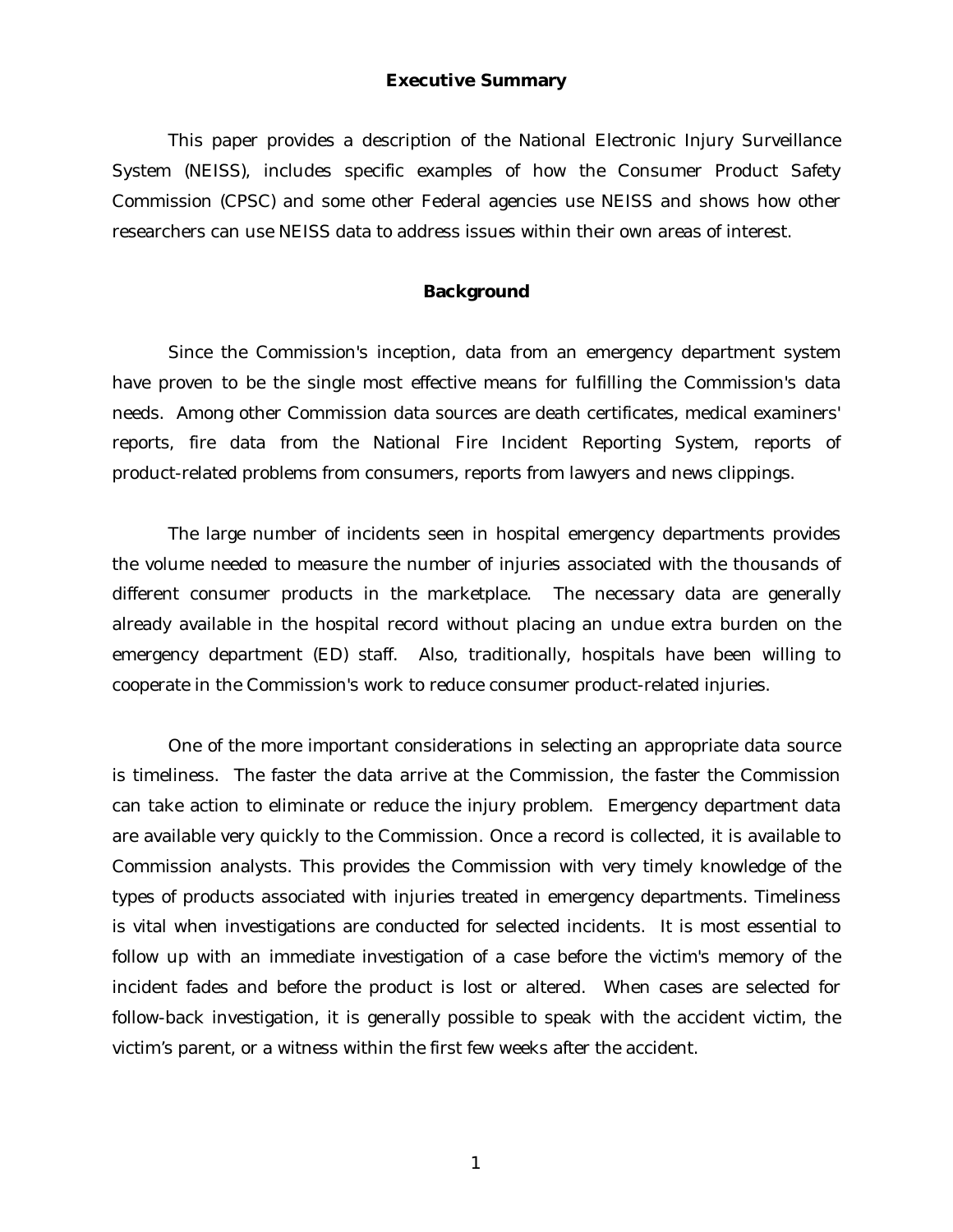Many injury victims seek treatment in hospital emergency departments, especially when the victim or his family perceives the need for immediate care. The apparent desire for immediate care also implies a certain severity. Therefore, it is likely that more severe injuries are treated in hospital emergency departments than in other places of medical care.

CPSC's long experience with data from hospital emergency departments has demonstrated that a large number of injury cases can be collected in an efficient, cost-effective manner. Over the last ten years, the annual number of cases collected has ranged from 173,000 to more than 375,000. The number of cases per year varies because of changes in the number of hospitals in the sample and the additional number of non-product-related cases collected from time to time to meet the needs of other agencies.

NEISS data are available to all and are typically used by other agencies of the Government, manufacturers, researchers, lawyers and the general public. Over time NEISS has provided the Commission and some other Federal agencies with timely national estimates of product-related injuries. Other Federal agencies have shared the system since 1978 by entering into interagency agreements with CPSC. These agreements fund the expansion of the system to collect data (through NEISS) that are outside the jurisdiction of CPSC. Because of these very successful joint endeavors, in the year 2000 CPSC initiated a major system expansion to collect *all injuries* rather than just consumer product-related injuries. With this move to collect all injuries through NEISS, the system will become an even more important research tool for other Federal agencies as well as other researchers.

While this paper primarily describes the use of NEISS by CPSC for product-related injuries, it also describes some results from the past agreements with other Federal partners. From these examples other data users may find parallels to some potential data analyses to be of particular interest.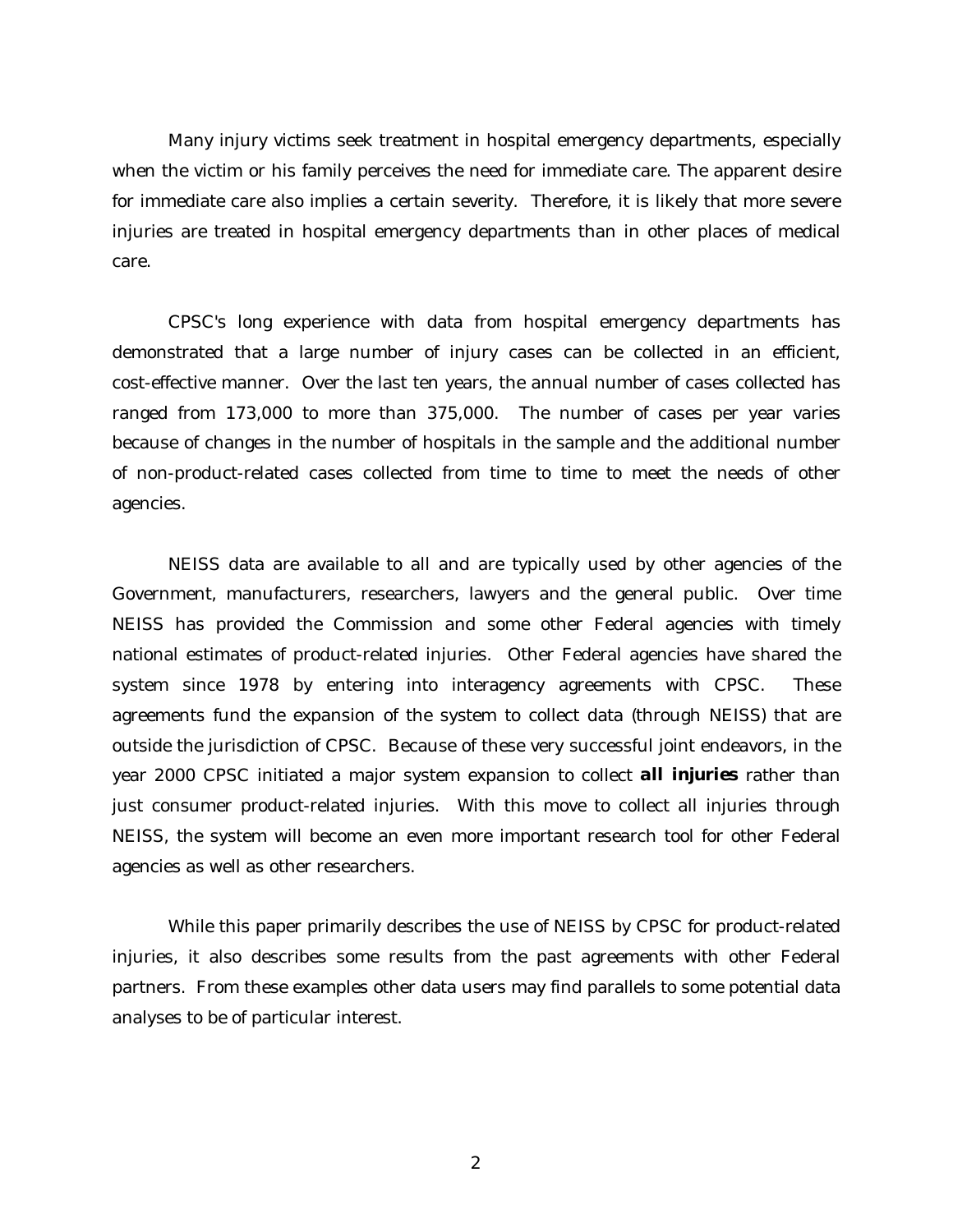## **Tracing CPSC's History of Emergency Department Systems for Monitoring Product-related Injuries**

The current NEISS is a sophisticated probability sample of emergency departments with data keyed directly into personal computers by staff at the participating hospitals. Its roots and evolution are traced in the sections that follow.

## *First NEISS (1971)*

 The first NEISS was designed in November and December of 1970. Based on a 1968 inventory of U.S. hospitals and 1960 population census data, the first NEISS comprised a statistically valid sample of 119 hospitals, representative of all general hospitals with emergency departments in the 48 contiguous States. The recruiting of hospitals together with training, equipping and operating the system began in May 1971 in the Bureau of Product Safety of the U.S. Food and Drug Administration. In July 1973, when the U.S. Consumer Product Safety Commission was activated, NEISS became the core data system of CPSC's Bureau of Epidemiology. At that time, data were entered at participating hospitals using paper tape teletype terminals.

#### *Redesigned NEISS (1978)*

j

 In order to update and improve the initial system, on October 1, 1978 a redesigned NEISS was implemented.<sup>1</sup> The sampling frame for the redesigned NEISS consisted of hospitals listed on the National Center for Health Statistics' 1975 Master Facilities Inventory hospital computer tape. The redesigned NEISS sample was a probability sample of all hospitals with emergency departments throughout the U.S. and its territories. The hospitals on the sampling frame were stratified by size (annual number of emergency department visits) into four groups with an additional group covering hospitals with burn care centers. After hospitals were organized geographically within strata, substrata of equal numbers of hospitals were formed, and, finally, a simple random sample of primary and alternate hospitals was selected from each stratum.

<sup>1</sup> Waksberg, J. and Valliant, R. (1977). NEISS Sample Redesign. Rockville, MD: Westat, Inc.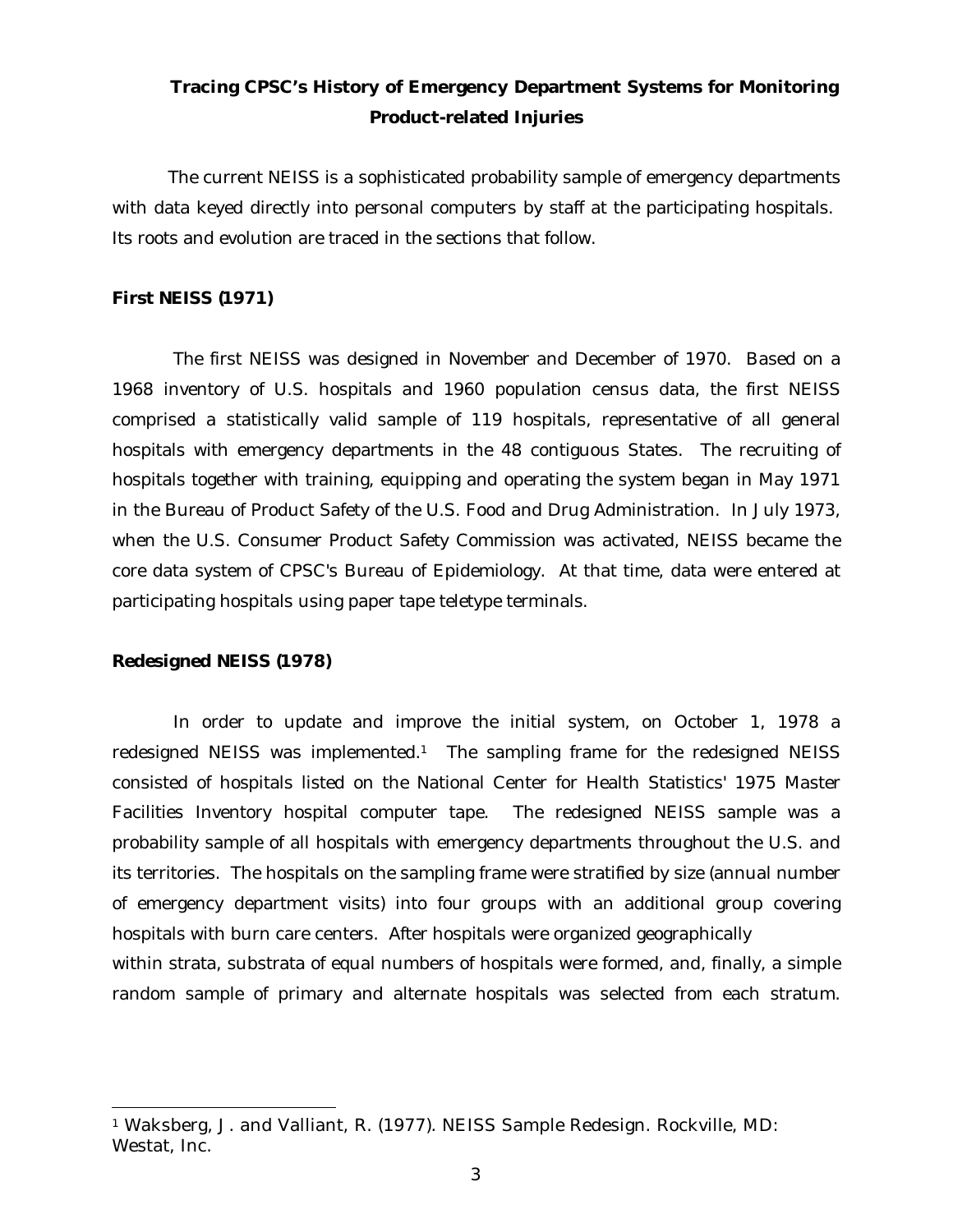The 1978 sample of 130 hospitals actually consisted of two half samples. Due to budgetary limitations, the full sample was never implemented. While plans had called for implementing the two half samples in two phases over a two-year period, the probability sample actually implemented consisted of 74 hospitals. Further budget cutbacks in 1984 reduced the sample to 64 hospitals. Because of hospitals going out of business, by early 1989 the sample size had fallen to 62. At that time, data were entered using terminals connected by telephone lines to a mainframe computer in Rockville, Maryland.

## *Updated Sample (1990)*

 In 1989 CPSC updated the sample to reflect a more current universe of hospitals with emergency departments in the U.S. and its territories.<sup>2</sup> First, a sampling frame was constructed from the most current information (1985) on U.S. hospitals with emergency departments. After dividing the sampling frame into four size strata based on the annual number of emergency visits reported by each hospital, the hospitals were ordered geographically within stratum. As a result of the changes between the 1975 and the 1985 sampling frames, 10 hospitals were added, 7 were dropped, and a number of others moved from one stratum to another. As of January 1990, the sample consisted of 65 hospitals. At that time the system began the use of personal computers for data entry in the hospitals. CPSC collected the data each night using a polling application run from a personal computer at CPSC headquarters.

## *Enhanced Sample (1991)*

j

In 1991 a plan was implemented to increase the size of the NEISS sample, thereby restoring many of the properties associated with the full 130-hospital redesign sample. The implementation plan called for selecting and recruiting additional hospitals in each of the three larger strata, greatly increasing the number of reports to be collected. Increasing the number of reports to be collected also would decrease the time needed to complete follow-back studies. With the addition of 26 hospitals, the size of the NEISS sample increased to 91 in January 1991.

<sup>2</sup> Marker, D., Waksberg, J. and Braden, J. (1988). NEISS Sample Update. Rockville, MD: Westat, Inc.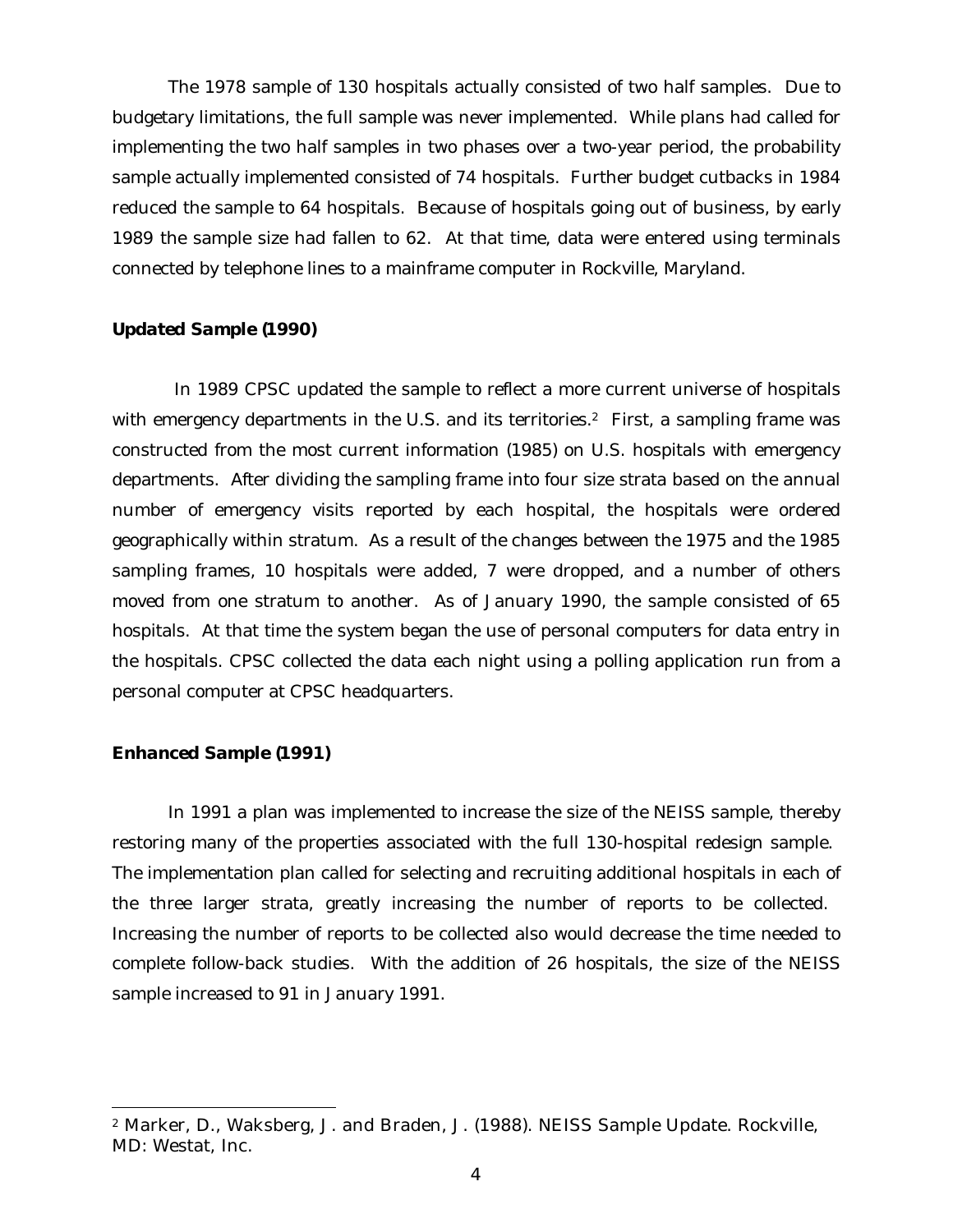That sample of 91 hospitals, a probability sample of hospitals with emergency departments in the U.S. and its territories, provided approximately 290,000 productrelated injury reports each year.

#### *Current Sample (1997 to date)*

1

In 1997 CPSC again updated the NEISS sample to reflect a more current distribution of hospitals (in the U.S. and its territories) with emergency departments<sup>3</sup>. In the year 2000 this sample includes 100 hospitals grouped into five strata, four representing hospital emergency departments of differing sizes and a fifth representing emergency departments from children's hospitals. The changes in the sampling frame and the NEISS sample since 1978 are tracked in the NEISS Sample (Design and Implementation) paper4. Figure 1 illustrates the locations of hospitals currently participating:

#### Figure 1





<sup>3</sup> Marker, D. and Lo, A. (1996). Update of the NEISS Sampling Frame and Sample. Rockville, MD: Westat, Inc.

<sup>4</sup> Kessler, E. and Schroeder, T. (1999). The NEISS Sample (Design and Implementation). Washington, DC, U.S. Consumer Product Safety Commission, 1999.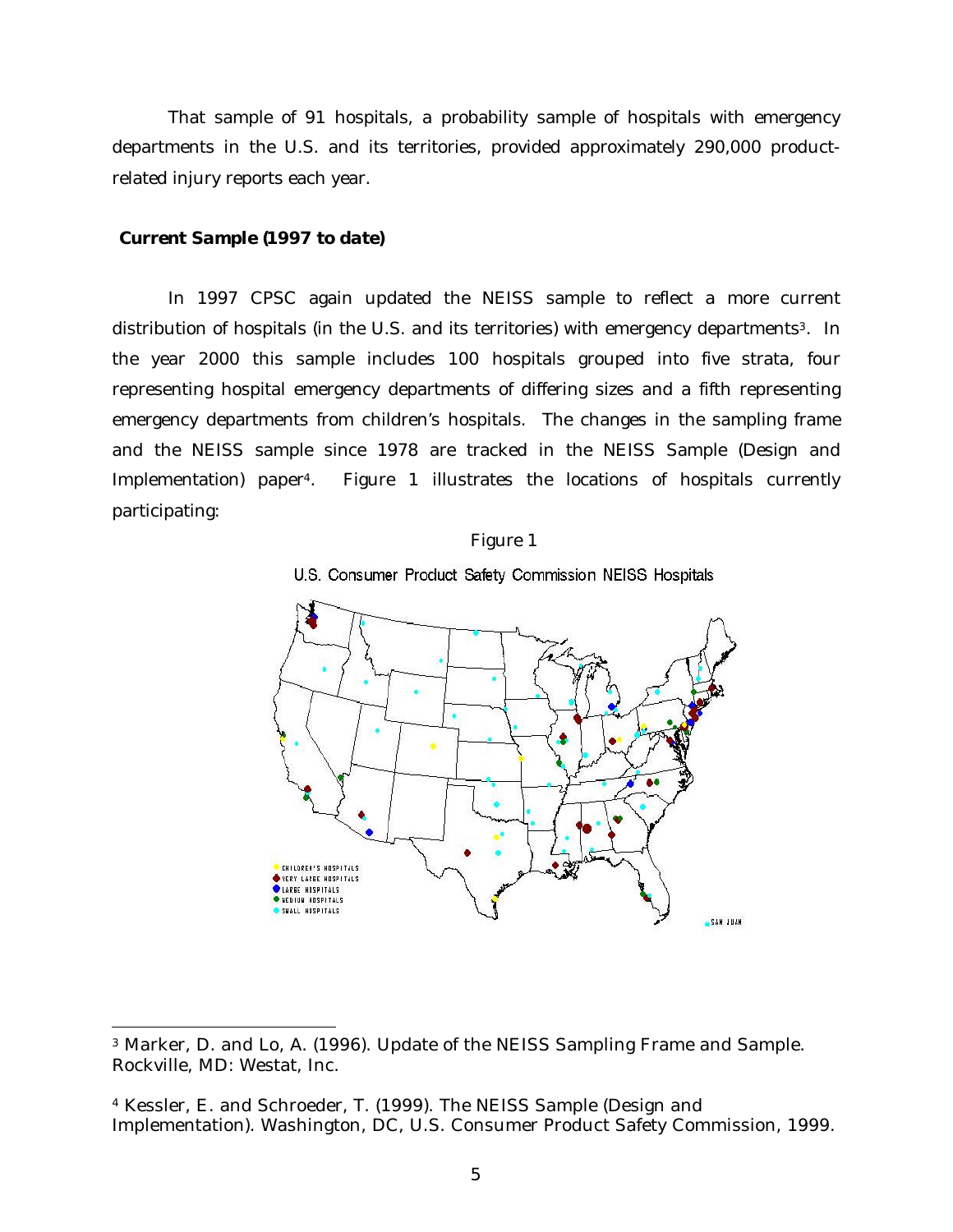Since initiating the most current sample update, CPSC has begun maintaining the currency of the sample by purchasing a new sampling frame each year. The new frame lists all hospitals in the U.S. and its territories having emergency departments and includes the annual number of emergency department visits (EDVs). After appropriate adjustments to assure that hospitals in the frame conform to the required specifications, the new sampling frame is used to ratio-adjust the statistical weights for the current NEISS hospital sample to the current total number of EDVs.<sup>5</sup> The result is that the NEISS sample weights more accurately reflect the total number of emergency department visits in the U.S. for the given year. These techniques help to avoid the need to adjust system estimates to account for the effects of changes in the sample.

## *Year 2000 Expansion*

j

.

In the year 2000 CPSC managers initiated an important expansion to the NEISS by deciding to collect *all injuries* rather than just consumer product-related injuries. This expansion is based on two pilot studies that tested the feasibility of collecting all injuries through NEISS6. CPSC and the National Center for Injury Prevention and Control of the Centers for Disease Control (CDC) are jointly funding the Year 2000 NEISS expansion.

Once data for a sufficient period of time are collected under the expanded system, NEISS will provide national estimates of the total number of injuries treated in hospital emergency departments. In addition to the consumer product-related incidents that have always been collected, the expanded system includes the following types of injury and poisoning incidents:

- incidents where no product is mentioned (e.g. "fell to ground")
- incidents related to products that are outside CPSC's jurisdiction (e.g. motor

<sup>5</sup> Marker, D, et al, (1999). Comparisons of National Estimates from Different Samples and Different Sampling Frames of the National Electronic Injury Surveillance System (NEISS*)*, Rockville, MD: Westat Inc.

<sup>6</sup> Quinlan, K.P., Thompson, M, Annest, J.L., Peddicord, J, Ryan, G. Kessler, E. and McDonald, A. (1999). Expanding the National Electronic Injury Surveillance System to Monitor All Nonfatal Injuries Treated in US Hospital Emergency Departments. *Ann Emerg Med.* 34:5, 638-645.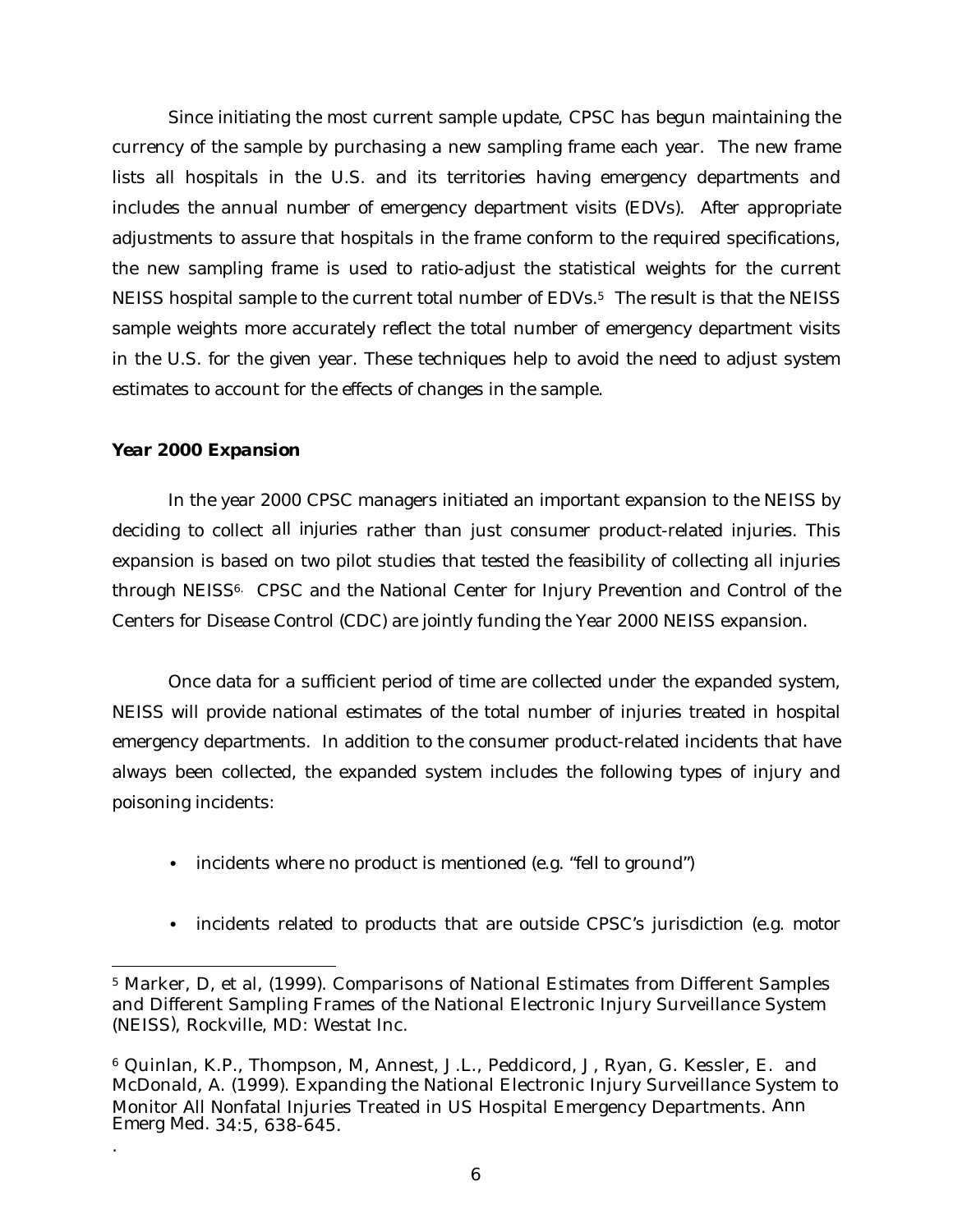vehicles, boats, aircraft, pesticides, food, drugs, medical devices, cosmetics, firearms, tobacco )

- incidents that occur during work for compensation, and
- incidents that are intentionally inflicted (e.g. assaults and attempted suicides).

Although the NEISS sample design was not altered to accommodate the system expansion, several variables were added or modified to provide for identifying the abovementioned incidents.

Since sufficient data are not yet available under the expanded system, the examples in this paper are from earlier time periods. Furthermore, even while operating the expanded system, CPSC will continue its focus on products that fall under its jurisdiction. Nevertheless, surveillance data on all incidents will be available to other Agencies and to the public.

## **Description of the Four Level NEISS Data Collection Capability**

The NEISS provides for four levels of data collection:

- 1. ongoing routine surveillance of emergency department injuries;
- 2. special emergency department surveillance activities;
- 3. follow-back telephone interviews with the injured person; and
- 4. more comprehensive on-site investigations with the injured person and other witnesses.

Each of these levels of data collection is described below.

## **1. Ongoing Surveillance**

 The NEISS continuously monitors product-related injuries treated in the 100 hospital emergency departments that comprise the probability sample. In-scope injuries seen in these emergency departments are reported to CPSC on a daily basis, seven days a week, 365 days a year. Thus, daily, weekly, monthly, seasonal or episodic trends can be observed.

7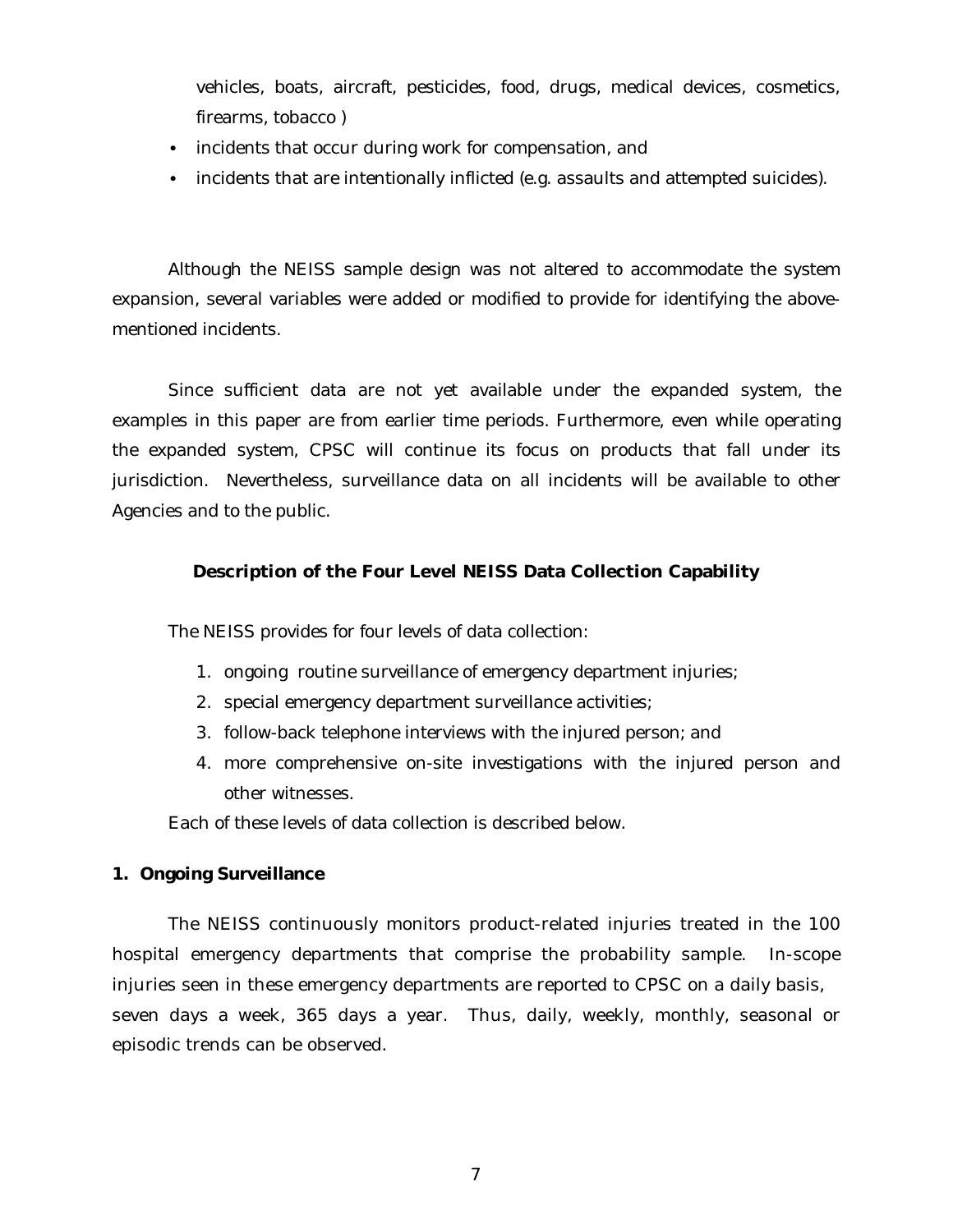The data collection process begins when a patient in the emergency department of a NEISS hospital relates to a clerk, nurse, or physician how the injury occurred. The various emergency department staff members enter this information in the patient's medical record. At the end of the day, a person designated as a NEISS coordinator gleans the records for in-scope cases. The NEISS coordinator is someone designated by the hospital who is given access to the ED records. NEISS coordinator duties are sometimes performed by an ED staff member and sometimes by a person under contract to CPSC. CPSC data collection specialists train NEISS coordinators and conduct ED staff orientation during on-site hospital visits.

For all in-scope cases, the NEISS coordinator abstracts information for the specified NEISS variables. The coordinator uses a *NEISS Coding Manual7* to apply numerical codes to the NEISS variables. For CPSC, the key variable is the one that identifies any consumer product mentioned. The coordinator is trained to be as specific as possible in selecting among the approximately 900 product codes in the *NEISS Coding Manual.* Another essential variable is the free-text narrative description from the emergency department record of the "incident scenario." Up to two lines of text are provided for this narrative that often describes what the patient was doing at the time of the accident. The specific NEISS variables are listed below:

#### **Basic Surveillance Record Variables (prior to year 2000 expansion)**

Date of Treatment Case Record Number Age of Patient Gender of Patient Injury Diagnosis Body Part Affected Disposition (Treated and Released, Hospitalized…) Product(s) Mentioned Locale Fire / Motor Vehicle Involvement Whether Work-related Race and Ethnicity Incident Scenario Whether intentionally inflicted (Year 2000 expansion)

1

<sup>7</sup> U.S. Consumer Product Safety Commission. (1999). NEISS Coding Manual. Washington, DC: U.S. Consumer Product Safety Commission.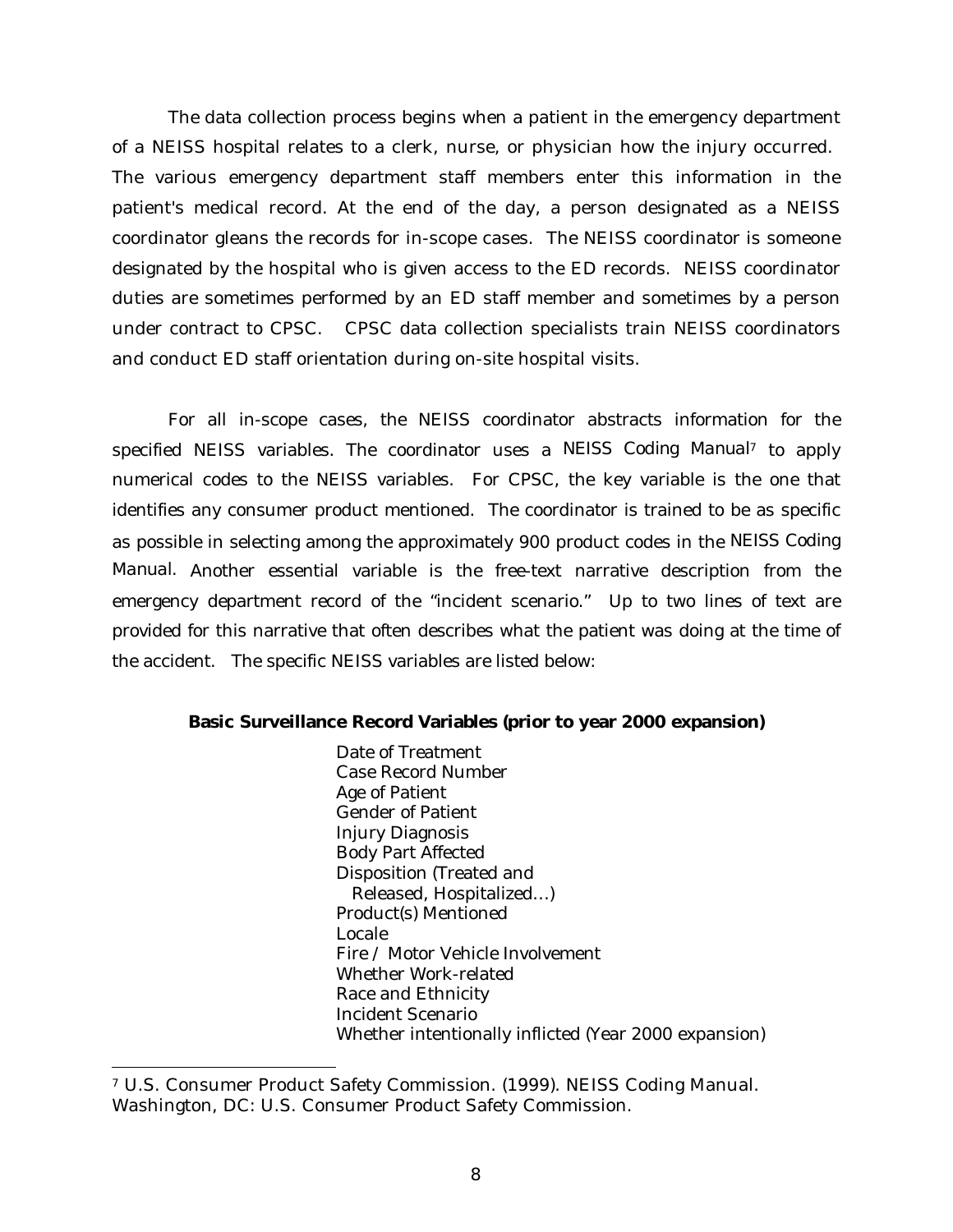The NEISS coordinator transcribes all necessary information to coding sheets and then enters the coded data into a personal computer installed at the hospital for NEISS work. As the information is entered, computer programs ensure valid entries. Whenever unacceptable keystrokes or invalid combinations of coded data are detected, those errors must be corrected before the case will be accepted. CPSC collects the data each night by telephone without human assistance. The data are subsequently added to the NEISS database residing on a local area network at CPSC headquarters in Bethesda, MD. These data are then immediately available to Commission staff for review and analysis. Potential errors such as illogical coding combinations (e.g., a one-year-old victim driving a riding lawn mower) are noted by CPSC staff who contact the coder either via computer or telephone to verify and/or correct the entries. In addition to checking for coding accuracy, hospital reporting is carefully monitored for timeliness and completeness.

#### **2. Special ED Surveillance Activities**

In the second level of NEISS, a limited amount of additional data are sometimes abstracted from the emergency department record and collected nightly along with the usual surveillance data. Two examples of different types of second-level surveillance studies are described below:

*Fireworks Injuries -* During a 30-day period around the Fourth of July, extra data are collected on all injuries involving fireworks. The special study concentrates on identifying the types of fireworks involved. Diagrams and illustrations are used to aid in identifying the specific product. The CPSC uses data from the special studies to monitor injury trends and to assess the effectiveness of the fireworks regulation.

*Ingestions Among Young Children* – Because of the vulnerability of young children to drugs and other potentially poisonous substances, CPSC collects some additional data for ingestions by children under five years of age: symptoms, treatment, contact with a poison control center or other medical person and disposition of product container. These additional ED surveillance data have become an ongoing part of the surveillance system.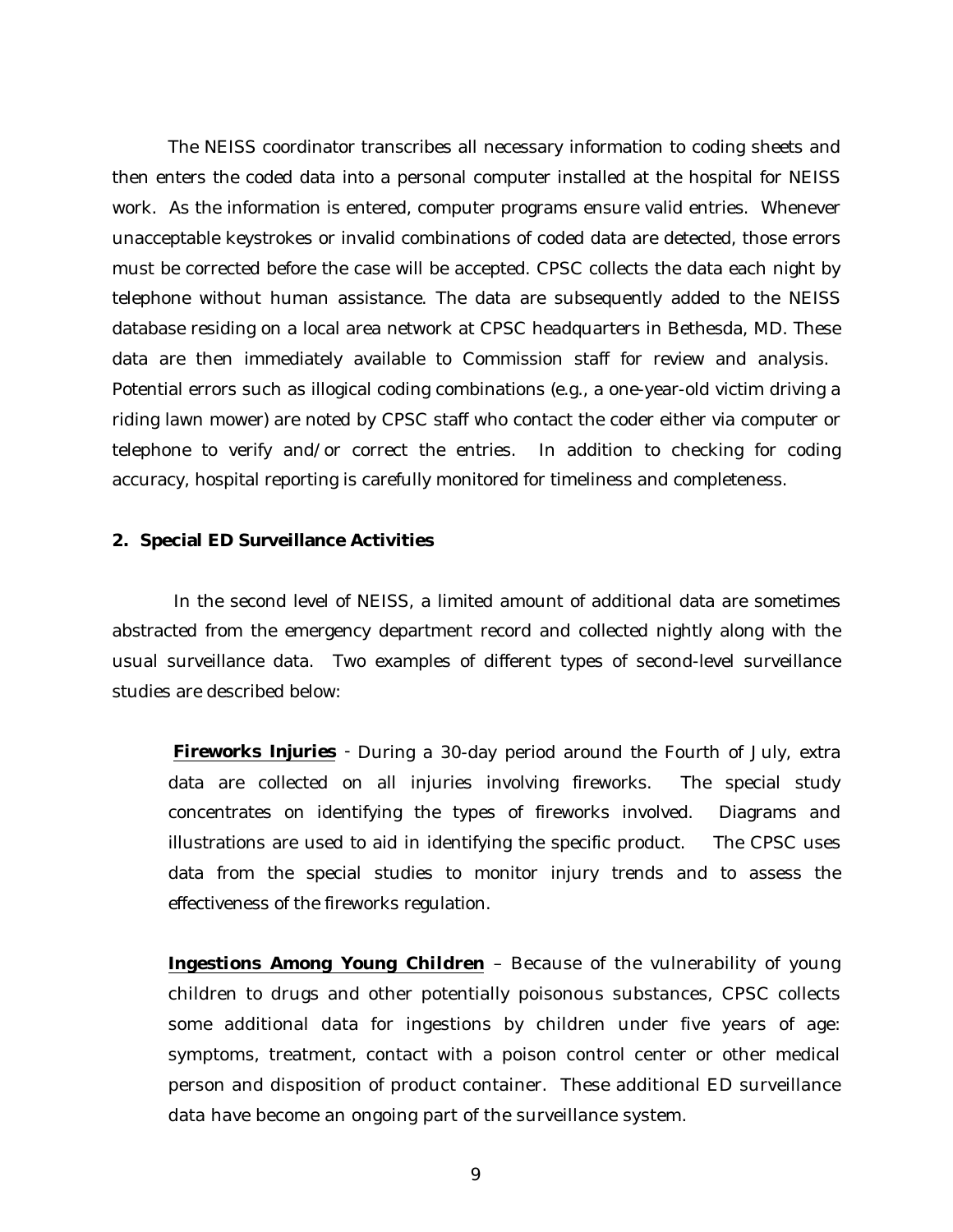Also, in the majority of years since 1978, as part of interagency agreements, CPSC has collected second level surveillance data for other Federal agencies. Most recently, CPSC has collected special surveillance data on firearm incidents for National Institute for Injury Prevention and Control (NCIPC), on work-related incidents for the National Institute for Occupational Safety and Health (NIOSH), on air bag deployment incidents for the National Highway Traffic Safety Administration (NHTSA) and on medical device incidents for the Food and Drug Administration (FDA). In addition to the basic NEISS surveillance data, each of these studies required that additional data be added through the use of a second data entry screen.

#### **3. Follow-back Investigation Levels of NEISS (Levels 3 and 4)**

Because the surveillance and special study levels only reflect product involvement, not necessarily product causation, follow-up investigations are often needed to gather more detailed information. Therefore, the NEISS surveillance level is complemented by two levels of investigative follow-up -- telephone interviews and on-site investigations. The vast majority of completed investigations are done by telephone.

It is important to note that the statistical properties associated with NEISS surveillance level data also pertain to follow-back studies whenever the surveillance cases are selected for the follow-back study with known probability. The statistical weights for data from follow-back studies are adjusted to account for the secondary level of sampling and for non-response.

#### **A. Telephone Follow-back Investigations (Level 3 of NEISS)**

In most years, only a small percentage  $($   $<$  1% $)$  of the surveillance cases have been selected for follow-back investigation. Cases selected depend on requirements to support specific CPSC projects. Telephone interviews with victims or witnesses provide additional information on the events surrounding the injury incidents. The telephone investigation reports provide information about the accident sequence, human behavior, and the role of the consumer product in the accident. They also describe the environment, the victim, and the product. These telephone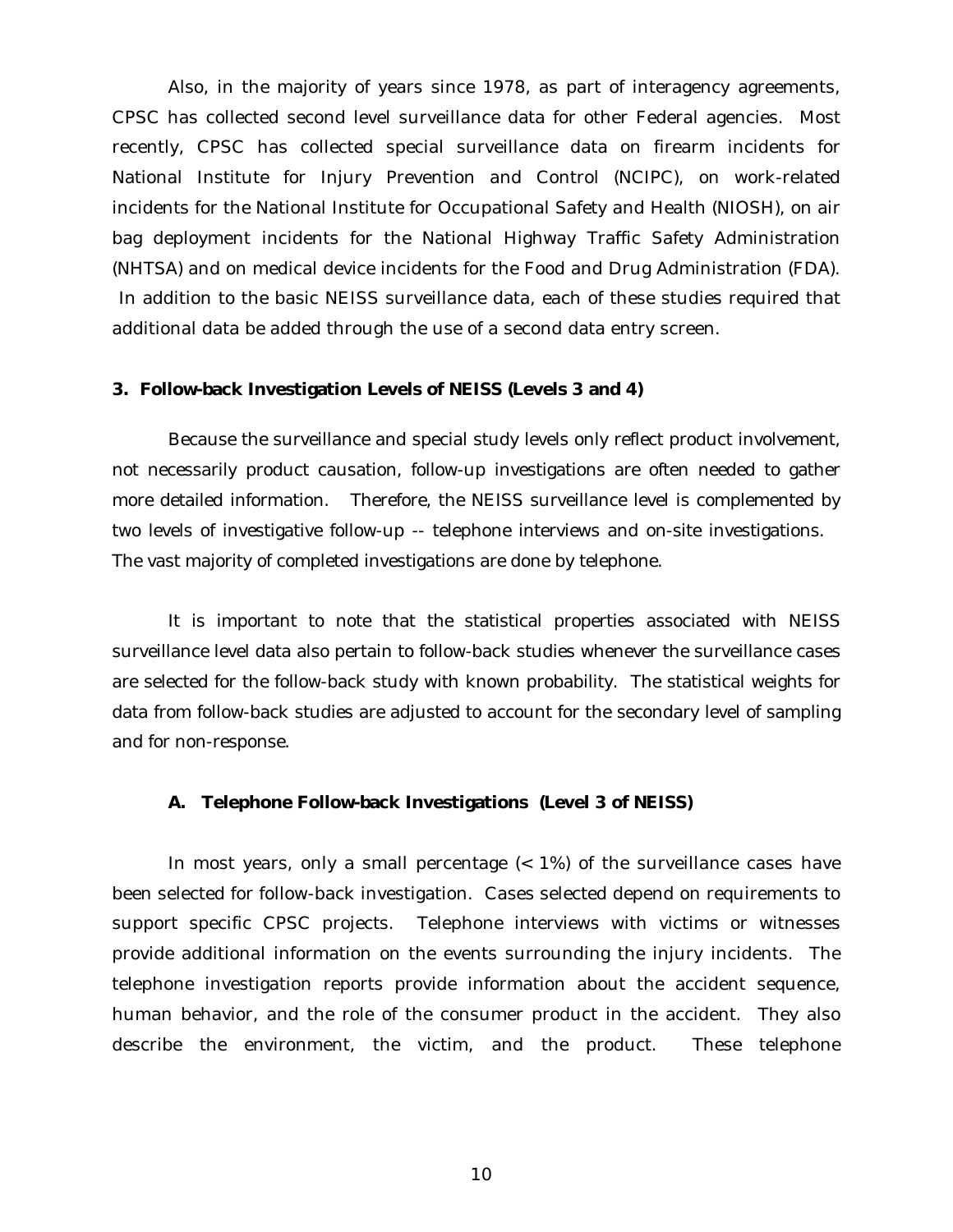investigations comprise the third level of the four-level NEISS. For the overwhelming majority (90%) of the cases, the telephone interview provides sufficient information for Commission purposes. For the remaining 10 percent of the cases, further detail is sought through assignment for an on-site investigation, the fourth level of the NEISS.

#### **B. On-Site Follow-Back Investigations (Level 4 of NEISS)**

When even more detail is required (site measurements, photographs of the site and/or the product, etc.), CPSC conducts an on-site investigation. A CPSC investigator visits the scene of the incident and obtains detailed information about the product, the victim and the environment, including information about the accident sequence, human behavior, and the role of the product in the accident. The investigator may take photographs of the victim, the product, and the accident site. The product may be examined or collected for laboratory study. The investigator attempts to reconstruct the sequence of events by talking with the victim, his family, witnesses, the attending physician and anyone else having knowledge of the incident. He may examine, collect and include police, fire and coroner reports in the final investigation report. Such on-site investigations represent the fourth and most detailed level of the four level data collection system known as NEISS.

Note that names and addresses of victims are used only to allow collection of details on the incident and then are removed from all Commission files. The identity of the victim does not appear in any reports.

#### **Statistical Properties of NEISS**

**Estimates –** Because the NEISS is a probability sample of all hospitals with emergency departments in the U.S. and its territories, it has statistical properties that provide for measuring the magnitude of a problem through national estimates. Each case collected has an associated statistical weight based on the sample design.8 Also, the sample design provides a method for adjusting the statistical weights of cases from

j

<sup>8</sup> Kessler, E. and T. Schroeder. (1999). The NEISS Sample (Design and Implementation), Washington, DC, U.S. Consumer Product Safety Commission.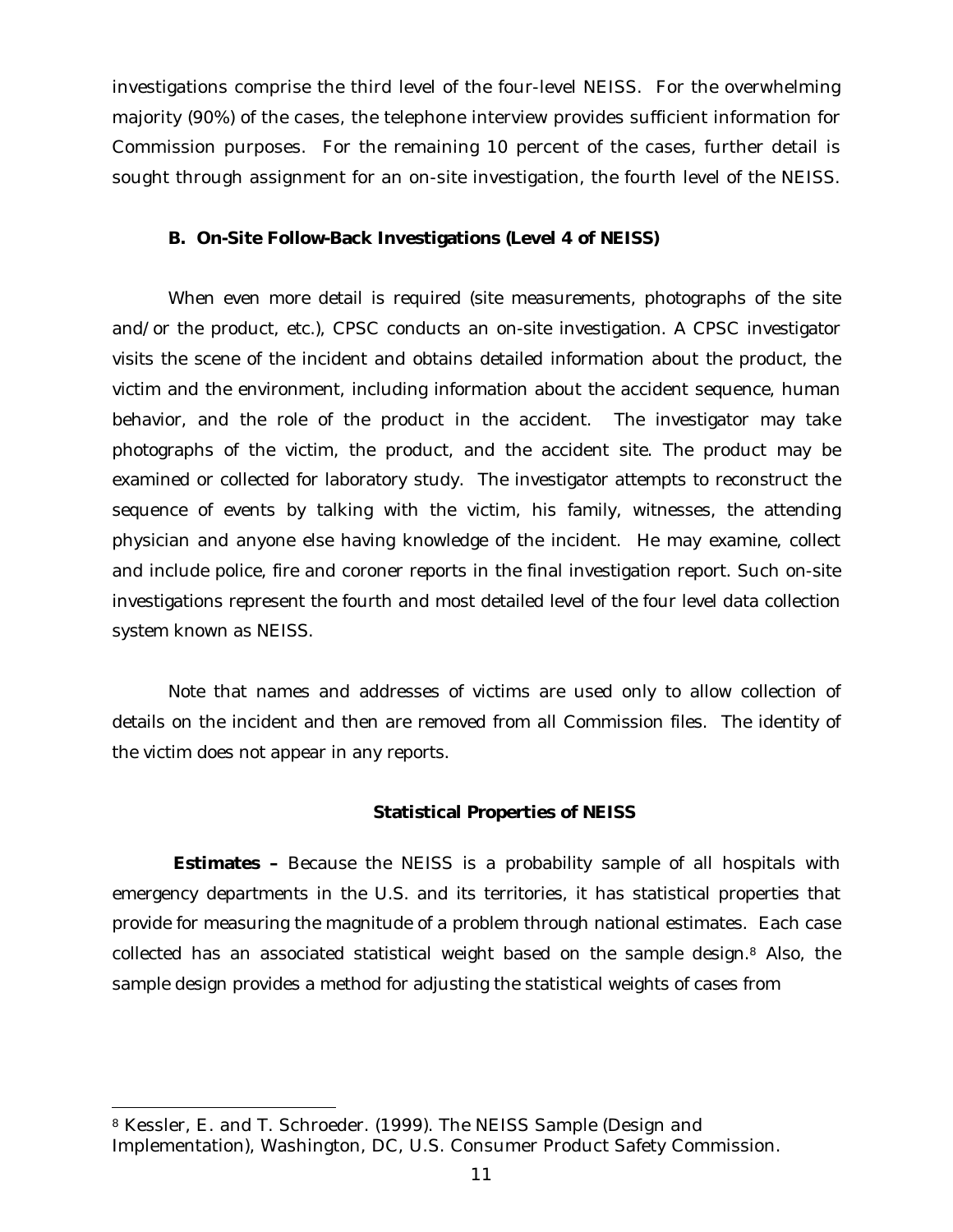participating hospitals to account for the non-participation from other hospitals. The basic (or historical) national estimate is the sum of the statistical weights (adjusted, as needed) for all cases of interest. For example, in 1998 there were an *estimated 147,994 toy-related injuries* treated in hospital emergency departments in the U.S. In order to produce national estimates of injuries, one must use the statistical weights rather than raw case counts. Because the statistical design provides different statistical weights for hospitals by the stratification variable (annual number of emergency department visits), one must also use weighted data (rather than raw counts) when data analyses use percentages or proportions.

**Sampling Errors** - Because NEISS estimates are based on data from a sample of hospital emergency departments rather than from a census of all emergency department data, they are subject to sampling (or standard) errors. Sampling errors describe the variability associated with estimates from sample surveys. (The standard error is the square root of the variance.) This variability is related to the statistical design of the particular survey. Sampling errors provide a measure of the variability that occurs by chance because only a sample is surveyed; they describe the precision of the estimates. Specific sampling (standard) errors may be computed for a given set of data, from which a 95 % confidence interval around the estimates can be constructed. CPSC often presents sampling variation in the form of a coefficient of variation (c.v.) The c.v. of an estimate is the standard error divided by the estimate. For example, the specifically *computed coefficient of variation (c.v.) for1998 toy-related injuries is .06 (6 percent of the* **estimate).** The 95 % confidence interval, constructed from the coefficient of variation, is shown below:

|                           |  |  |         | Estimate |  |                     | 95% Confidence Interval |  |  |                                                                 |  |
|---------------------------|--|--|---------|----------|--|---------------------|-------------------------|--|--|-----------------------------------------------------------------|--|
| 1998 toy-related injuries |  |  | 147,994 |          |  | $130,590 - 165,398$ |                         |  |  |                                                                 |  |
| 147.994                   |  |  |         |          |  |                     |                         |  |  | $\pm$ (1.96 * 147,994 * .06) = 147,994 $\pm$ 17,404 = (130,590, |  |
| 165,398)                  |  |  |         |          |  |                     |                         |  |  |                                                                 |  |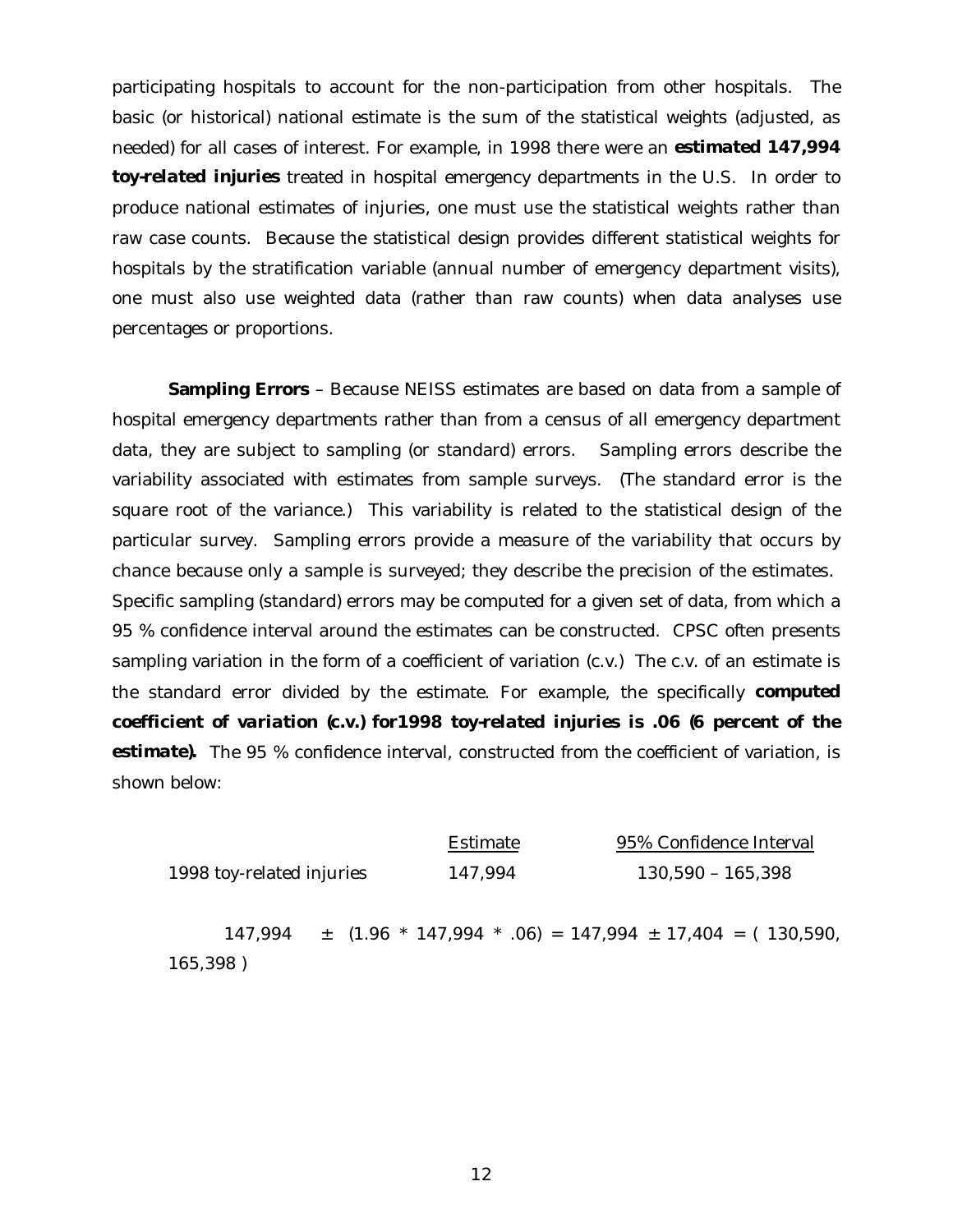For convenience, *estimated generalized sampling errors* for recent NEISS estimates can be used to approximate the specific sampling error.9 Generalized sampling errors are plotted below in Figure 2 as coefficients of variation; i.e. one sampling error as a percent of an estimate of a given size. For a 95 percent confidence interval around an estimate, as shown above, multiply the estimate by the c.v. by 1.96. Then the result is added to and subtracted from the estimate to form the 95 percent confidence interval.

Reading from the graph below, a NEISS estimate of approximately 150,000 has an estimated generalized coefficient of variation of about .07, or 7 percent of the estimate. The results shown below can be compared with the results for the toy-related example shown above.

 $150,000 \pm (1.96 * 150,000 * .07) = 150,000 \pm 20,580 = (129,420, 170,580)$ 





1

<sup>9</sup> Kessler, E. and T. Schroeder. (1998). National Electronic Injury Surveillance System (NEISS) Estimated Generalized Relative Sampling Errors. Washington, DC: U.S. Consumer Product Safety Commission.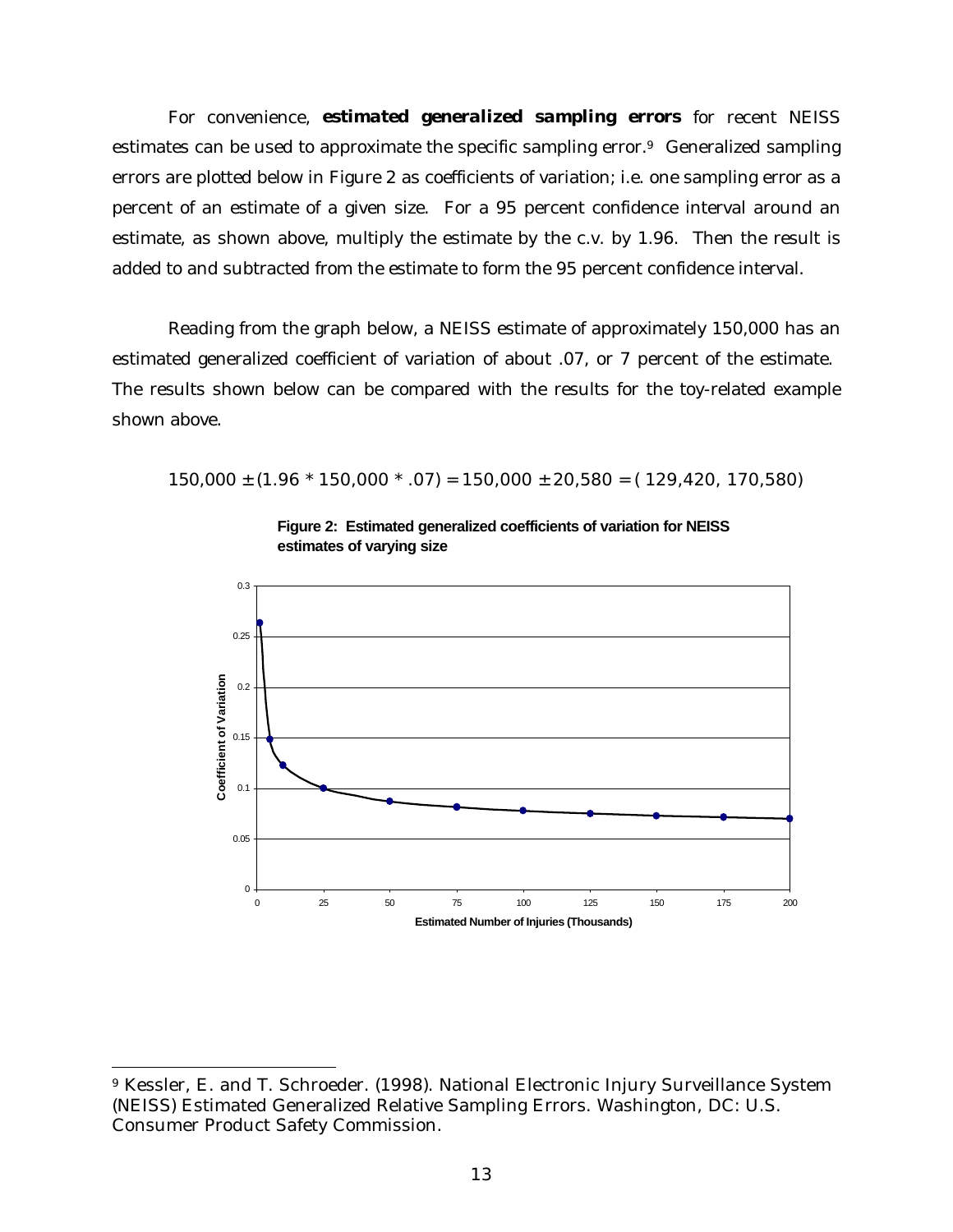## **Trend Data Issues**

 For the purpose of comparing estimates over time periods when different sampling frames and different samples have been in place, CPSC statisticians have developed methods to statistically adjust the basic (or historical) NEISS estimates. The adjustments smooth the data across different samples when some discontinuity in the estimates has occurred because of the differences in sampling frames and samples. It is possible to construct such adjustments if there is a period of time when both old and new samples are in operation. CPSC has been fortunate to have collected data in "overlapping" samples for 6 and 9 months respectively during the last two major updates of the NEISS. The adjustment factors were derived by comparing estimates in different years from the two NEISS samples.10 The adjusted estimate is the basic (or historical) estimate multiplied by the adjustment factor.

 These adjustments are illustrated below in Figures 3 and 4 that plot the historical (unadjusted) and the adjusted estimates for skateboards and for soccer for the years 1991 through 1998. Note that the adjusted estimates are slightly higher than the unadjusted estimates for skateboards and slightly lower for soccer.

1

<sup>10</sup> Marker, D, et al, (1999). Comparisons of National Estimates from Different Samples and Different Sampling Frames of the National Electronic Injury Surveillance System (NEISS*)*, Rockville, MD: Westat Inc.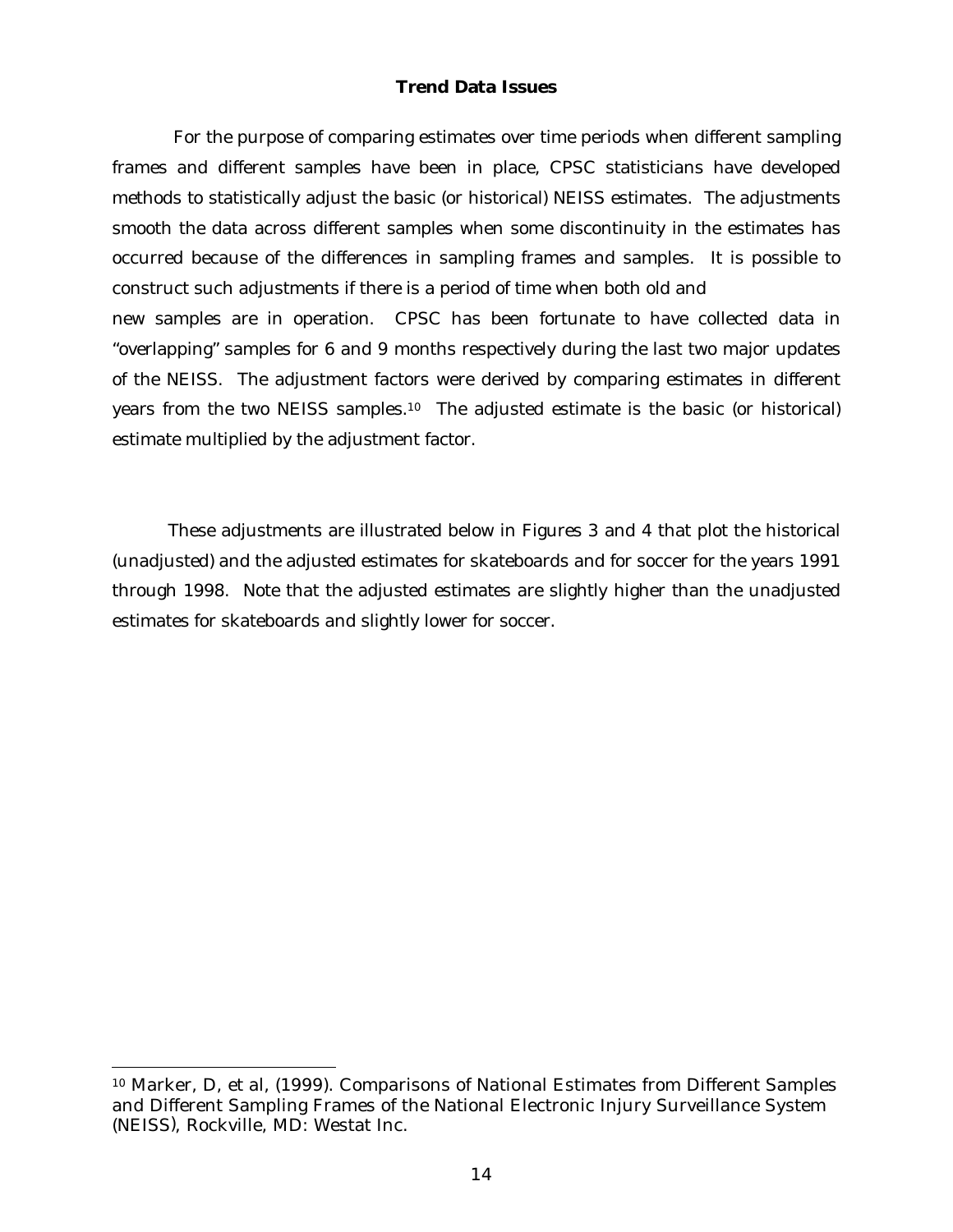







Also adding complexity to the issue of comparing estimates from NEISS over time is the fact that some definitions and operational rules have changed. Even the set of cases that are considered in-scope for CPSC may have been affected by expanding the rules to collect data for other agencies because of the possibly overlapping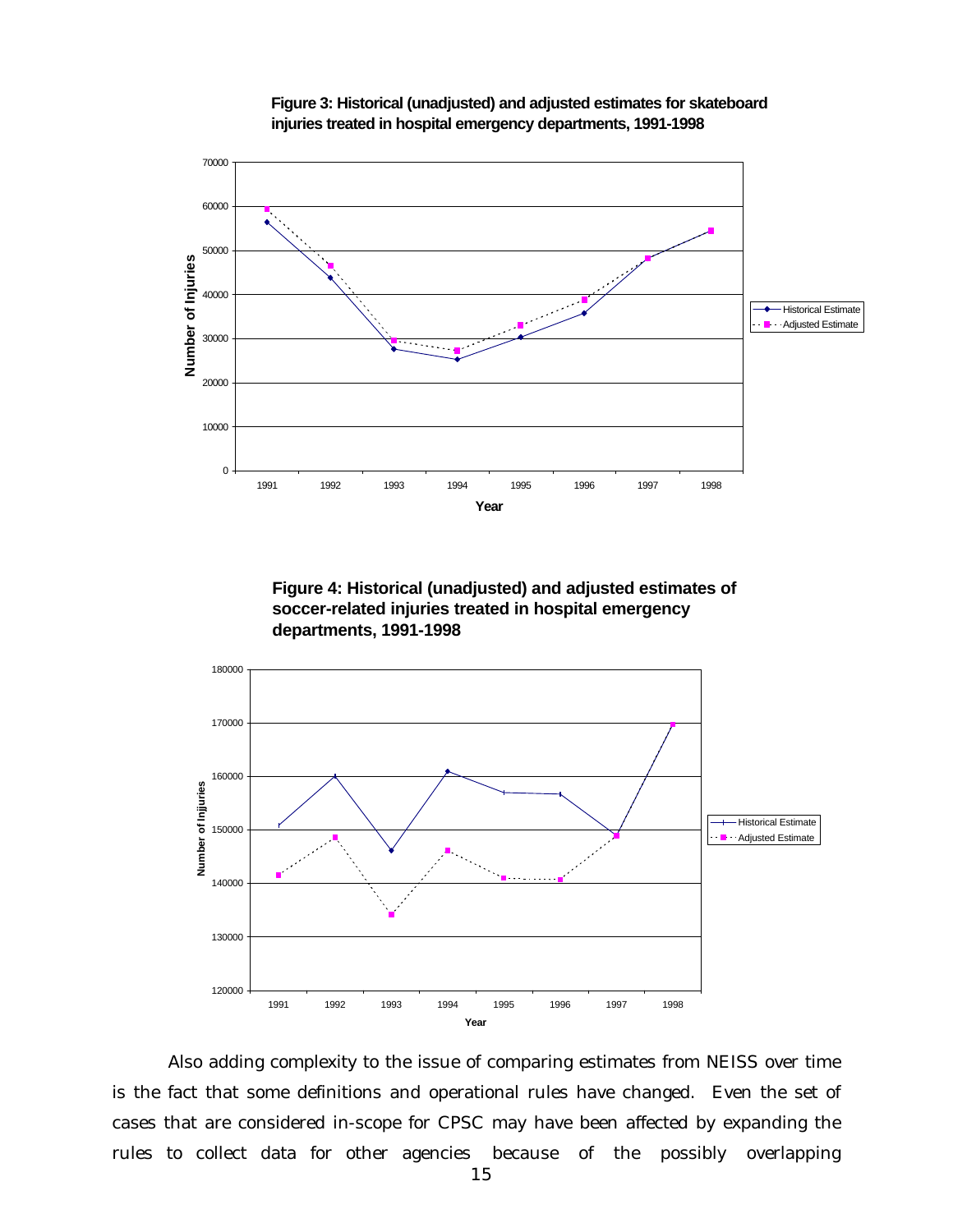definitions. Also, management decisions concerning which products are under the Commission's jurisdiction may have varied over time. In addition, some product codes had been added, deleted, combined or split into two or more codes. It is essential that NEISS data users understand these issues, especially when conducting trend analyses. Product code changes are tracked in a "Product Comparability Table"11 maintained by NEISS managers. For example, the table indicates that beginning in 1994, the original product code (1202) for "bicycles or accessories" was retired. Two new product codes covering different types of bicycles were added:

> 5033 – Mountain or all-terrain bicycles or accessories, and 5040 – Bicycles or accessories (excluding mountain or all-terrain bicycles).

Therefore, to compare all bicycle injuries over time, it is necessary to use all three product codes. For outside researchers unfamiliar with some of these issues, it may be wise to seek the advice of CPSC statisticians to determine design and operational factors to consider when undertaking data analyses.

## **How Researchers Use NEISS**

One, two, three, or all four levels of NEISS may be employed in producing estimates and in conducting special studies. When follow-back study cases are selected with specified probabilities, those studies also carry the statistical properties built into the surveillance levels of NEISS (i.e., provide for national estimates and construction of confidence intervals for the estimates). This enables the analyst, for example, to make national estimates of hazard patterns determined in follow-back studies.

The NEISS data are used in many different ways. In the simplest form, an estimate from NEISS can be used to raise consumer awareness in a press release. At the other end of the spectrum are extremely detailed studies of specific products that

j

<sup>11</sup> U.S. Consumer Product Safety Commission. (1999). Product Code Comparability Table*.* Washington, DC: U.S. Consumer Product Safety Commission.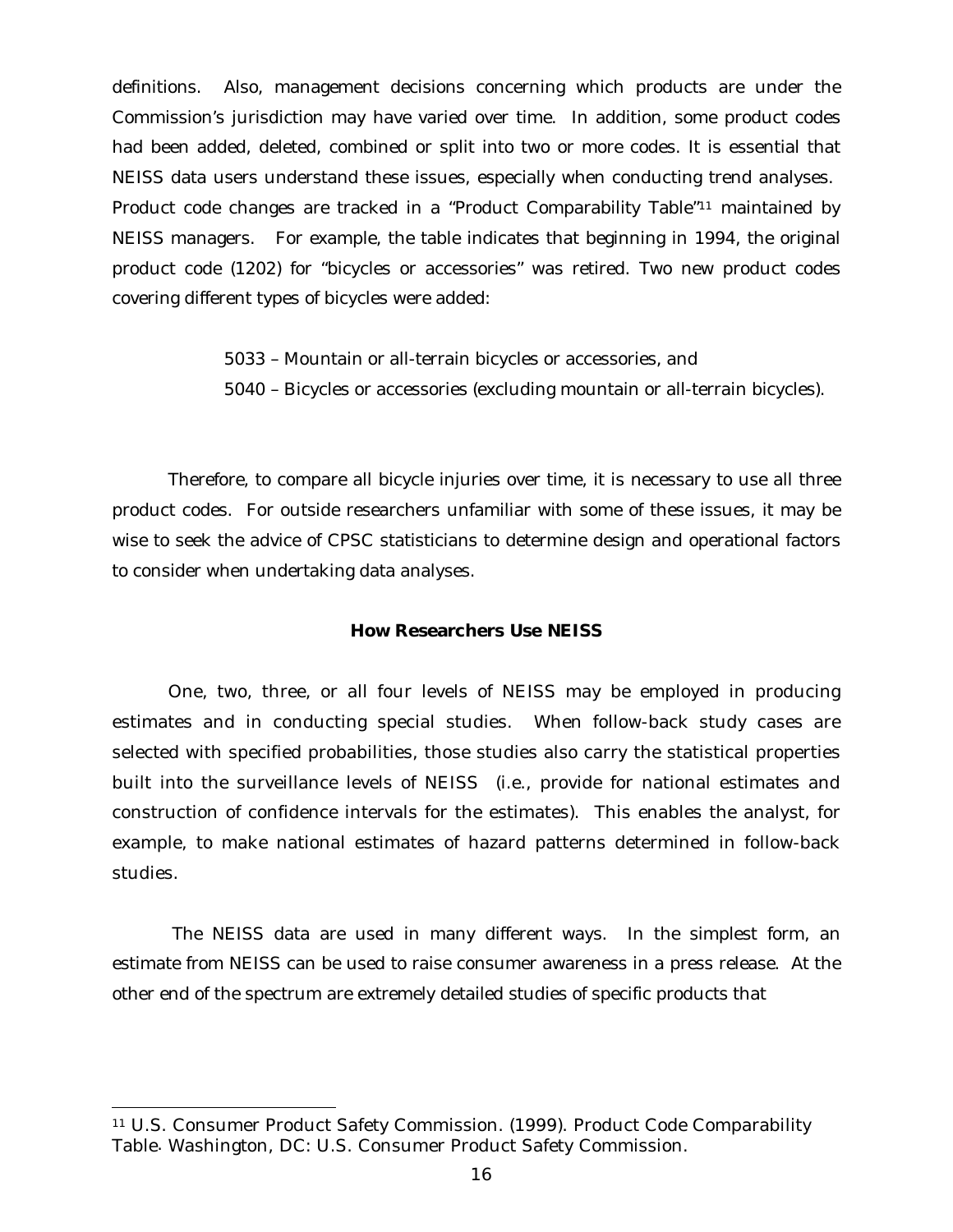provide data on the number and types of injuries associated with specific hazard patterns. These studies set the stage for standards development, both voluntary and mandatory. The examples, which follow, cite some of the ways NEISS data have aided the decision-making process.

#### *Fireworks-related injury estimates*

Annual and special (second level) surveillance study period (June 23 – July 23) estimates related to fireworks are shown below for calendar years 1988-1998:<sup>12</sup>





\*Note that estimates for 1988-1996 were adjusted to account for a new sampling frame and do not match values published in 1997 or earlier.

## *Ingestions among Young Children*

Because of the vulnerability of young children to drugs and other potentially poisonous substances, CPSC collects some additional surveillance data for ingestions by children under age five. The special data variables seek information on the child's

j

<sup>12</sup> Greene, M. (1999). Fireworks-Related Injuries*.* Washington, DC: U.S. Consumer Product Safety Commission. 1999.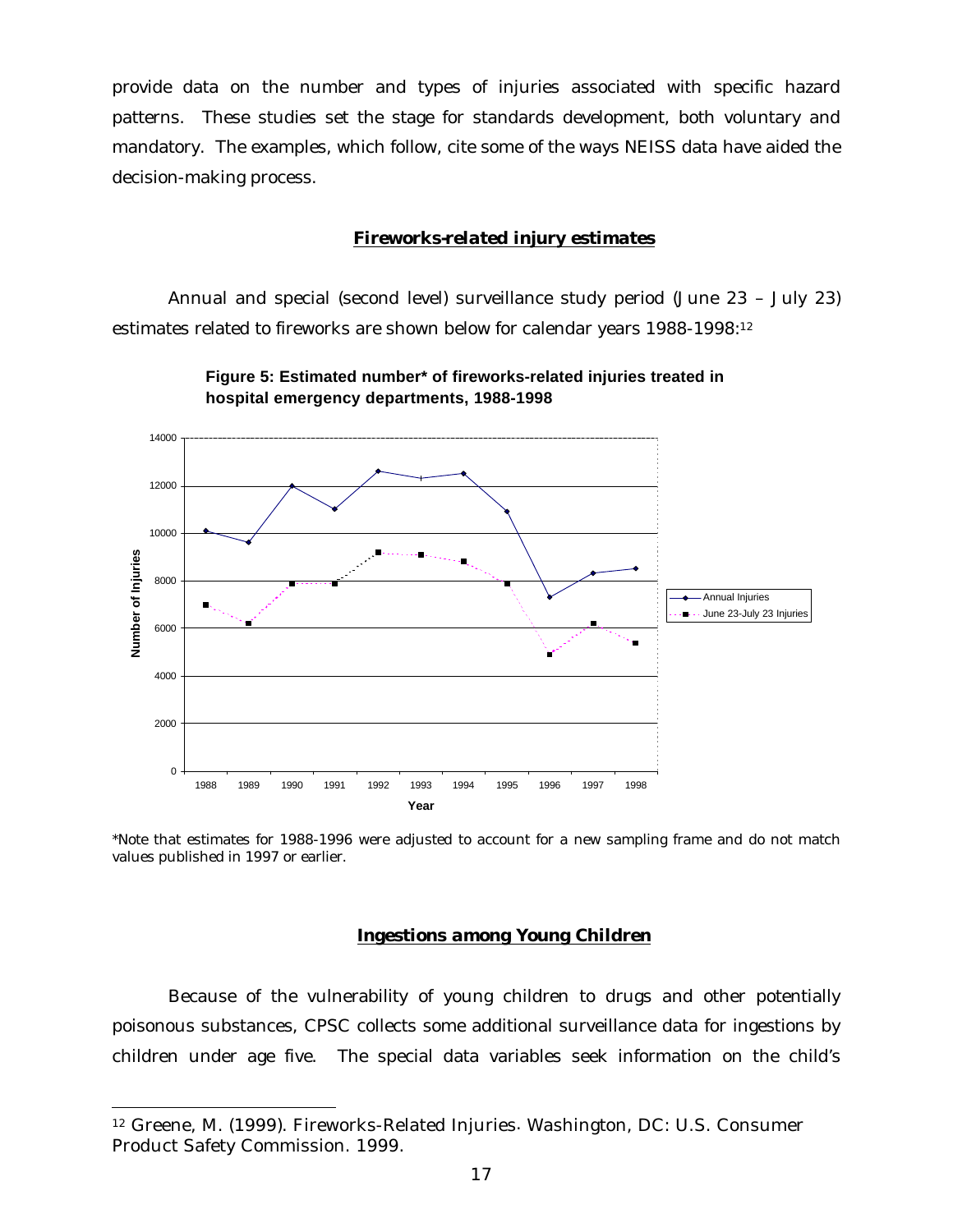symptoms, treatment, whether other medical care was sought and disposition of product container. This additional ED surveillance data has become an ongoing part of the surveillance system.

In 1997 and 1998 there were an estimated 91,437 and 92,855, respectively, children under age 5 treated in hospital EDs for ingestions with the potential for poisoning. As indicated below in Figure 6, these surveillance data report that approximately one-half of all patients received some form of "treatment" in the ED.



**Figure 6: Estimated percent of children's poisonings\* seen in hospital emergency departments that received "treatment," 1997-1998**

\*Excluded are approximately 8 percent of the incidents because they provided no information for this variable.

For the NEISS records that included a response for the variable, the ED staff contacted the Poison Control Center for approximately two-thirds of these potentially poisonous incidents (See Figure 7.)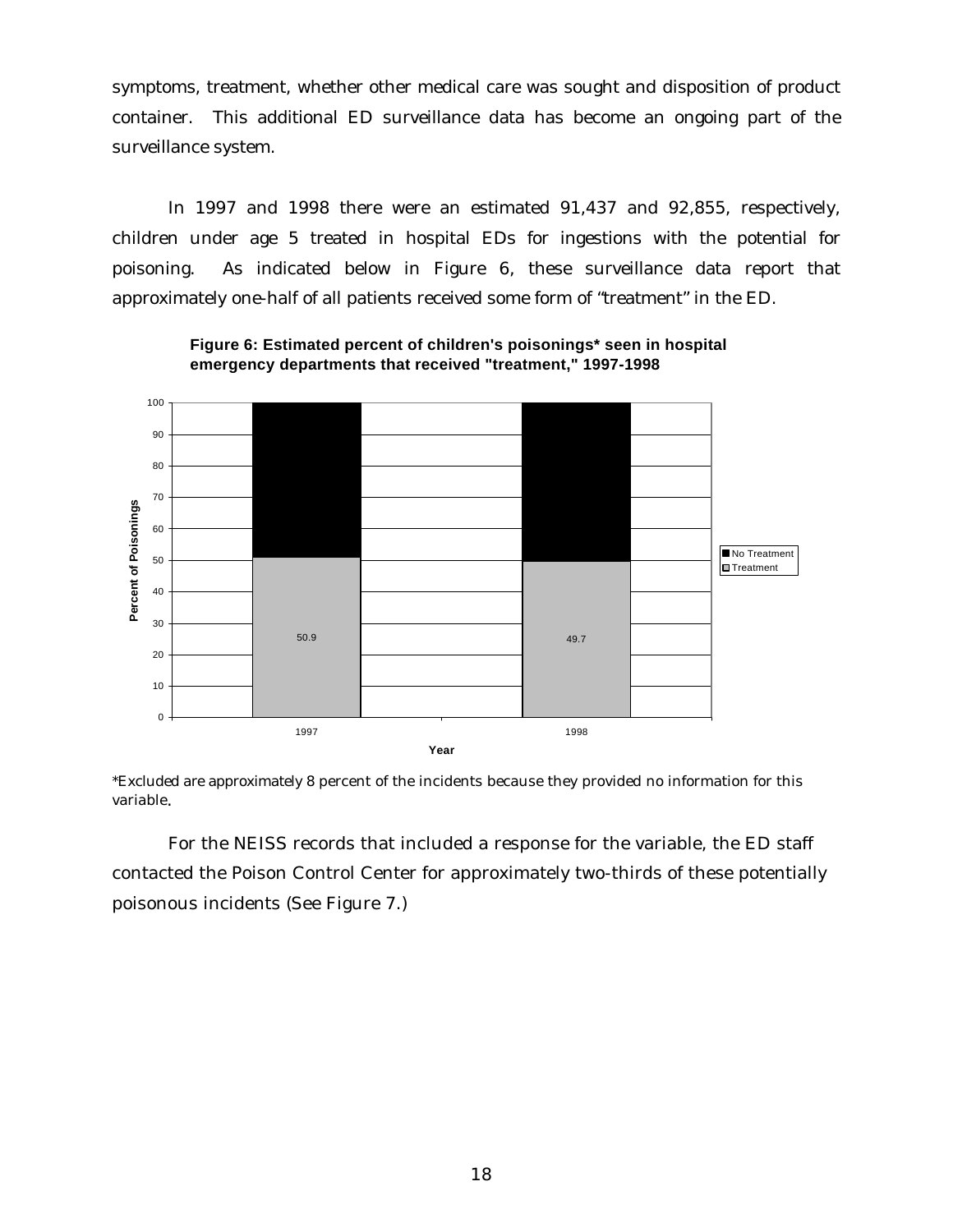

**Figure 7: Estimated percent of children's poisonings\* treated in** 

\*Excluded are approximately 28 percent of the incidents because they provided no information for this variable.

.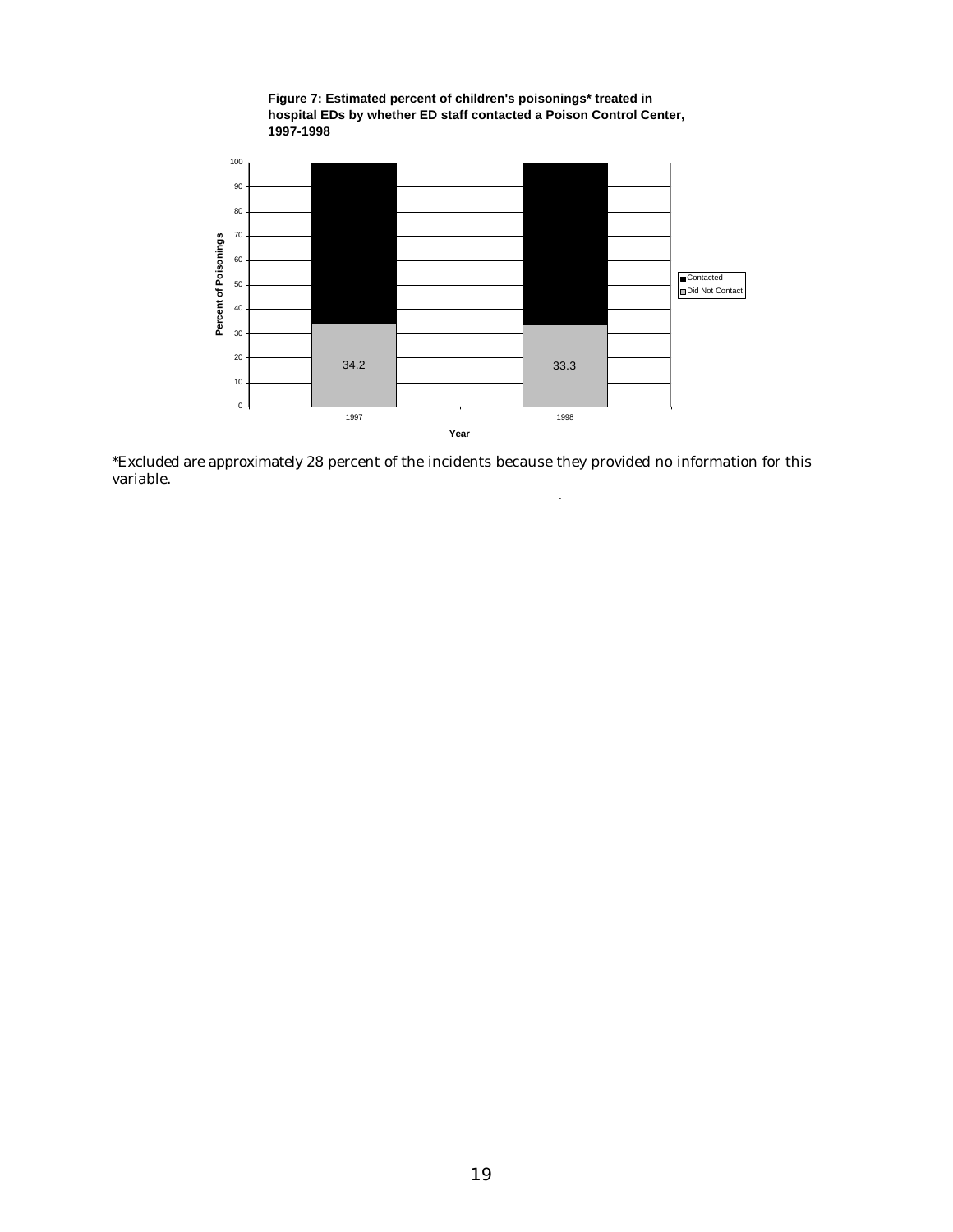The ED records for slightly more than one-half (56 %) of the incidents included information on whether a Poison Control Center has been contacted prior to the ED visit. Among this group, about one-third indicated a Poison Control Center had been contacted prior to the ED visit.





\*Excluded are approximately 44 percent of the incidents because they provided no information for this variable.

## *Choking Hazards*

CPSC staff observed that from 1980 - 1988 there were an estimated average of 38,000 children under the age of six treated each year in hospital emergency departments for ingestion and aspiration injuries related to consumer products. While the majority of these potential choking incidents involved products such as money, jewelry, nails, tacks, screws, sewing articles, desk supplies, etc., roughly 10 percent involved children's products (toys or nursery items). As part of the Commission's efforts to assess the need for amendments to existing requirements to address choking hazards, staff conducted a special NEISS study from October 1987 through December 1988. The study data, in conjunction with data from other sources, indicated that a large portion of the items associated with choking incidents involved products that were inappropriate for the environment of very young children, pointing to the need for a safety alert to the general public on this subject.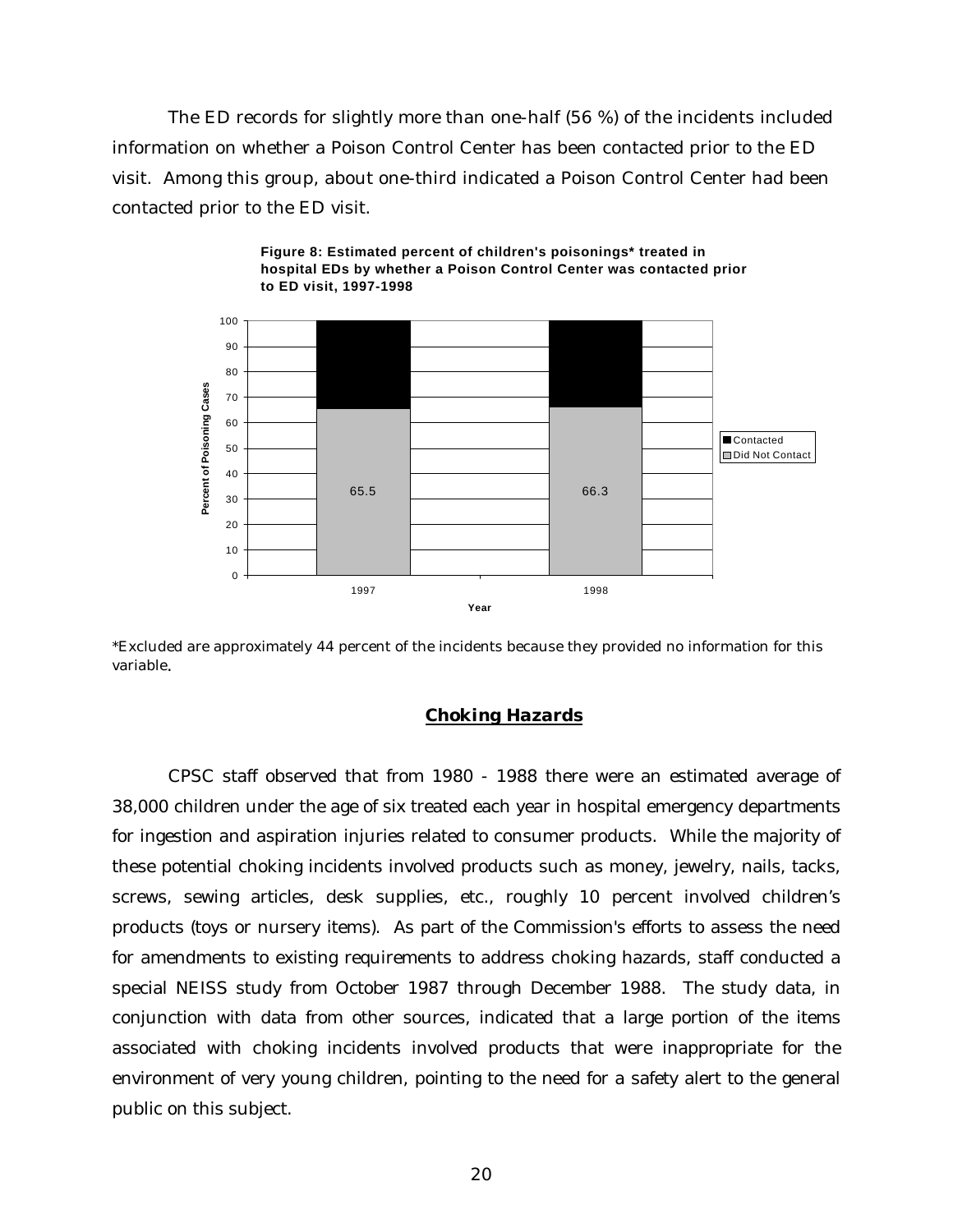Study data also indicated that a number of injuries either involved products not subject to either mandatory or voluntary requirements designed to address choking hazards, or involved products which would fail existing requirements. For these reasons, it appeared that the majority of products involved in choking incidents would not be addressed by modifications to the test fixtures currently used to screen for hazardous products, and that other options would also need to be considered in addressing choking hazards associated with children's products.

## *Sports and Older Americans*

As shown below in Table 1, a CPSC study<sup>13</sup> reports that sports injuries to people aged 65+ have increased 54 % from 1990 to 1996. This sports-related injury increase in emergency department visits to older persons (from 34,000 to 53,000) over the seven-year period was greater than the sports-related increase for any other age group. Furthermore, the increase is greater than the increase in the population for this age group and is greater than the increase associated with other consumer products. In both 1990 and 1996 males accounted for about 60% of the injured group while comprising only 40% of the population aged 65 and over. The study found that the hospitalization rate was lower (10%) for these sports-related injuries than for all consumer product-related injuries for this group (18%).

| Table 1<br>Estimated of Selected Sports-related Injuries Treated in Hospital Emergency Departments<br>to Persons Aged 65+ in 1990 and in 1996 |        |        |  |  |  |  |  |
|-----------------------------------------------------------------------------------------------------------------------------------------------|--------|--------|--|--|--|--|--|
|                                                                                                                                               | Year   |        |  |  |  |  |  |
|                                                                                                                                               | 1990   | 1996   |  |  |  |  |  |
| Total*                                                                                                                                        | 34,400 | 53,000 |  |  |  |  |  |
| <b>Bicycles</b>                                                                                                                               | 6,289  | 11,002 |  |  |  |  |  |
| <b>Exercise and Equipment</b>                                                                                                                 | 3,007  | 8,197  |  |  |  |  |  |
| Golf                                                                                                                                          | 5,988  | 8,127  |  |  |  |  |  |
| <b>Snow Skiing</b>                                                                                                                            | 1,716  | 5,432  |  |  |  |  |  |
| Fishing                                                                                                                                       | 4,983  | 5,268  |  |  |  |  |  |
| Tennis                                                                                                                                        | 2,821  | 2,818  |  |  |  |  |  |
| Swimming and Diving                                                                                                                           | 1,620  | 2,623  |  |  |  |  |  |
| *Note: Totals include all other sports-related injuries for this age group.                                                                   |        |        |  |  |  |  |  |

<sup>&</sup>lt;sup>13</sup> Rutherford, G. and T. Schroeder. Sports-Related Injuries to Persons 65 Year of Age

1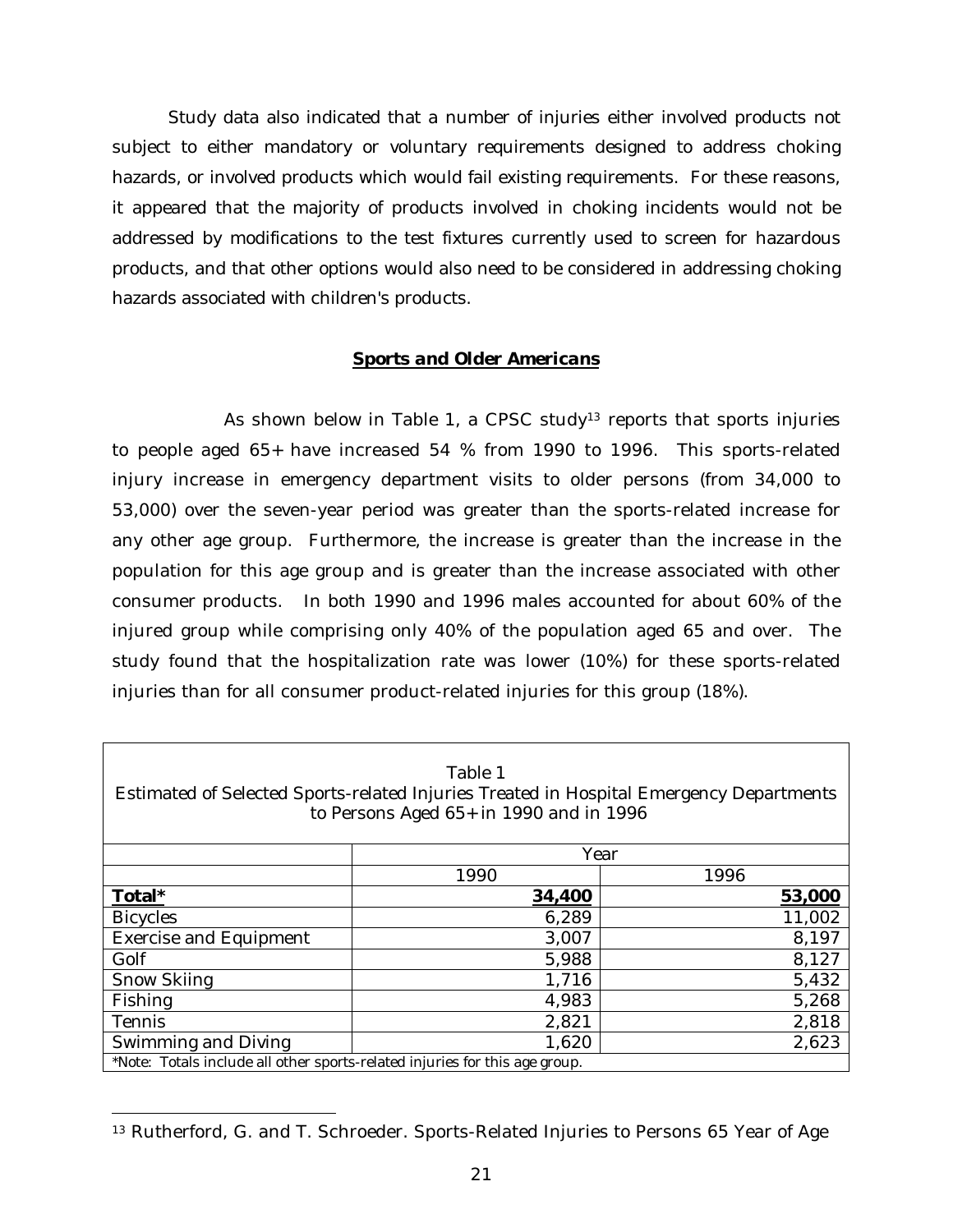The largest number of sports-related injuries for the age 65 and older population was related to bicycles or bicycling. Most of the bicycle-related injuries resulted from falls, with injuries to the head comprising 21% of the total. Virtually none of the fall victims was wearing a helmet at the time of the incident.

## *Bicycles*

During 1991, CPSC staff used NEISS data to conduct a special study of bicycle injuries. An estimated 588,000 bicycle-related injuries were treated in hospital emergency departments in 1991. Follow-up investigations of a statistical sample of approximately 600 of these cases provided substantial information on the hazard patterns associated with these incidents. Uneven surfaces were most commonly mentioned as the cause of the incident. As shown in Figure 9 injuries to the head and face were most common in victims under 10 years of age and injuries to the arm and hand were most common in older victims. <sup>14</sup>





and Older*.* Washington, D.C.: U.S. Consumer Product Safety Commission. <sup>14</sup> Rodgers, G., Tinsworth, D., Polen, C. Cassidy, S., Trainor, C., Heh, S. and Donaldson, M. (1994). Bicycle Use and Hazard Patterns in the United States*.* Washington, D.C.: U.S. Consumer Product Safety Commission.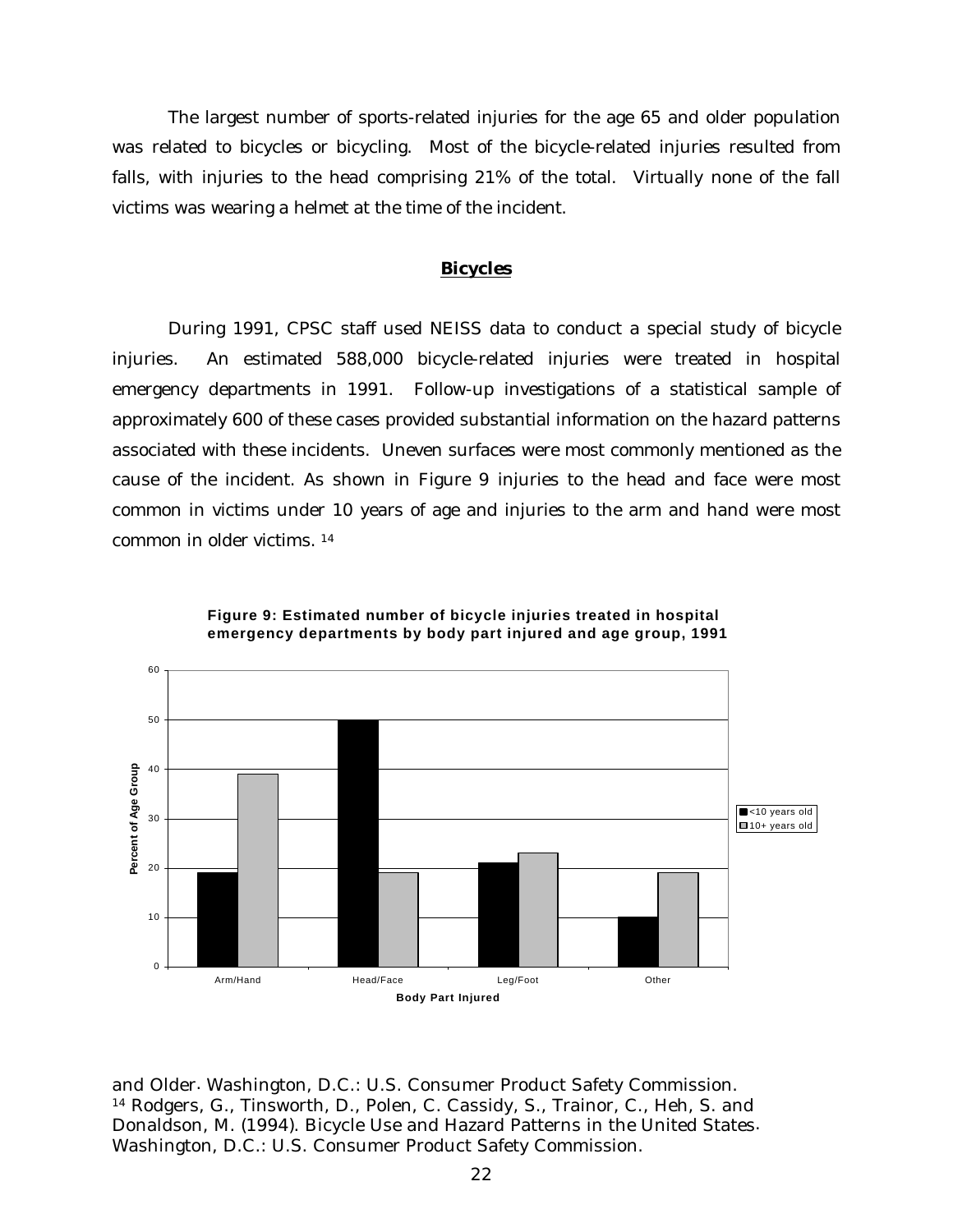The vast majority of the incidents involved children aged 5-14 (see Figure 10).



**Figure 10: Estimated bicycle injuries treated in hospital EDs by age group in 1991**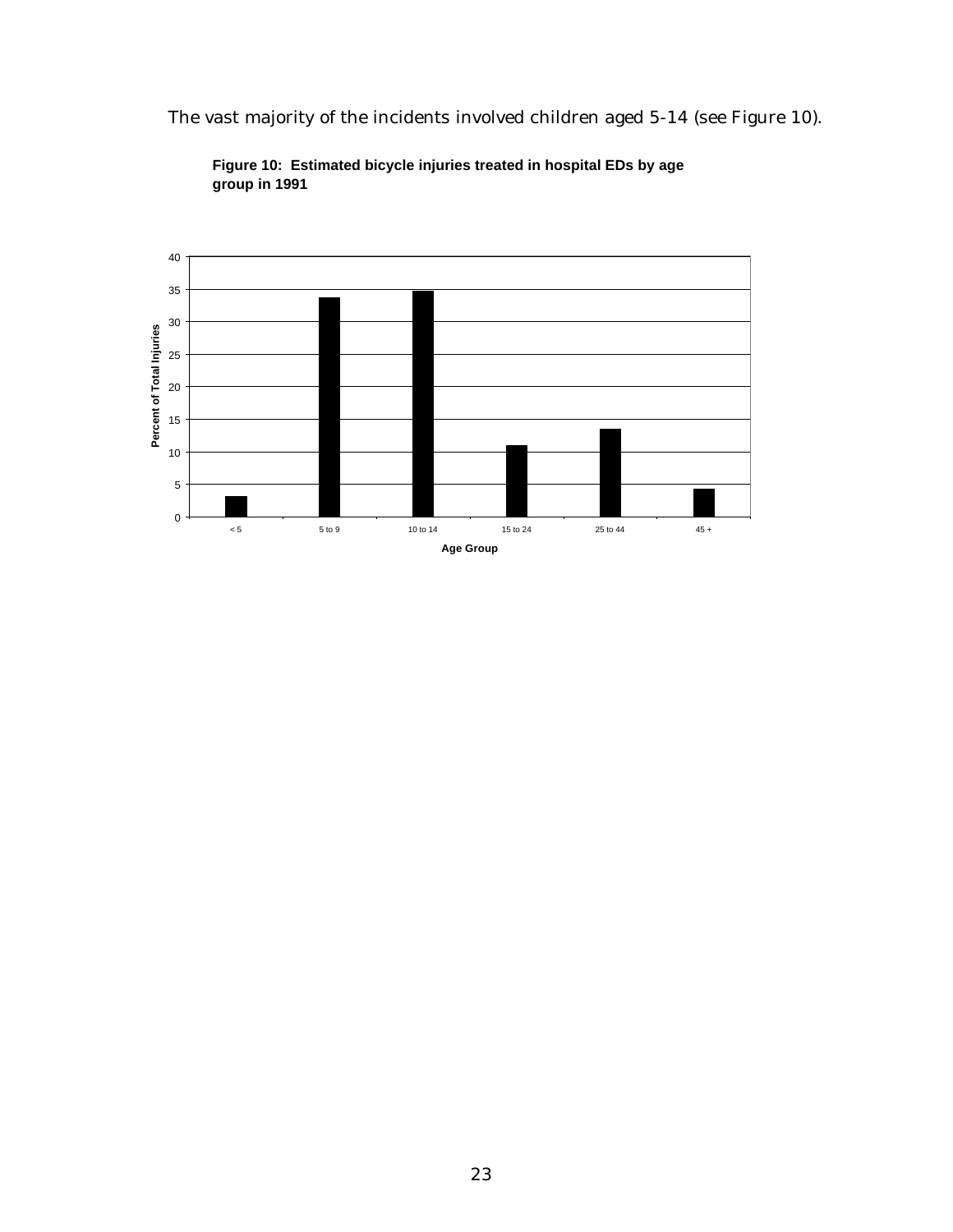## *Playground Equipment*

In 1988, staff conducted a special follow-back study of playground equipmentrelated injuries in order to evaluate the safety of various surfacing materials. Study data showed that falls to the surface below playground equipment accounted for about 60 percent of the injuries (see Figure 11); in fact, these falls accounted for about 90 percent of the injuries judged to be most serious. <sup>15</sup>

> **Figure 11: Hazard patterns associated with injuries related to public playground equipment and treated in hospital emergency departments, NEISS follow-back study, April-December 1988**



-

<sup>15</sup> Tinsworth, D. and Kramer, J. (1990). Playground Equipment-Related Injuries and Deaths. Washington, D.C.: U.S. Consumer Product Safety Commission.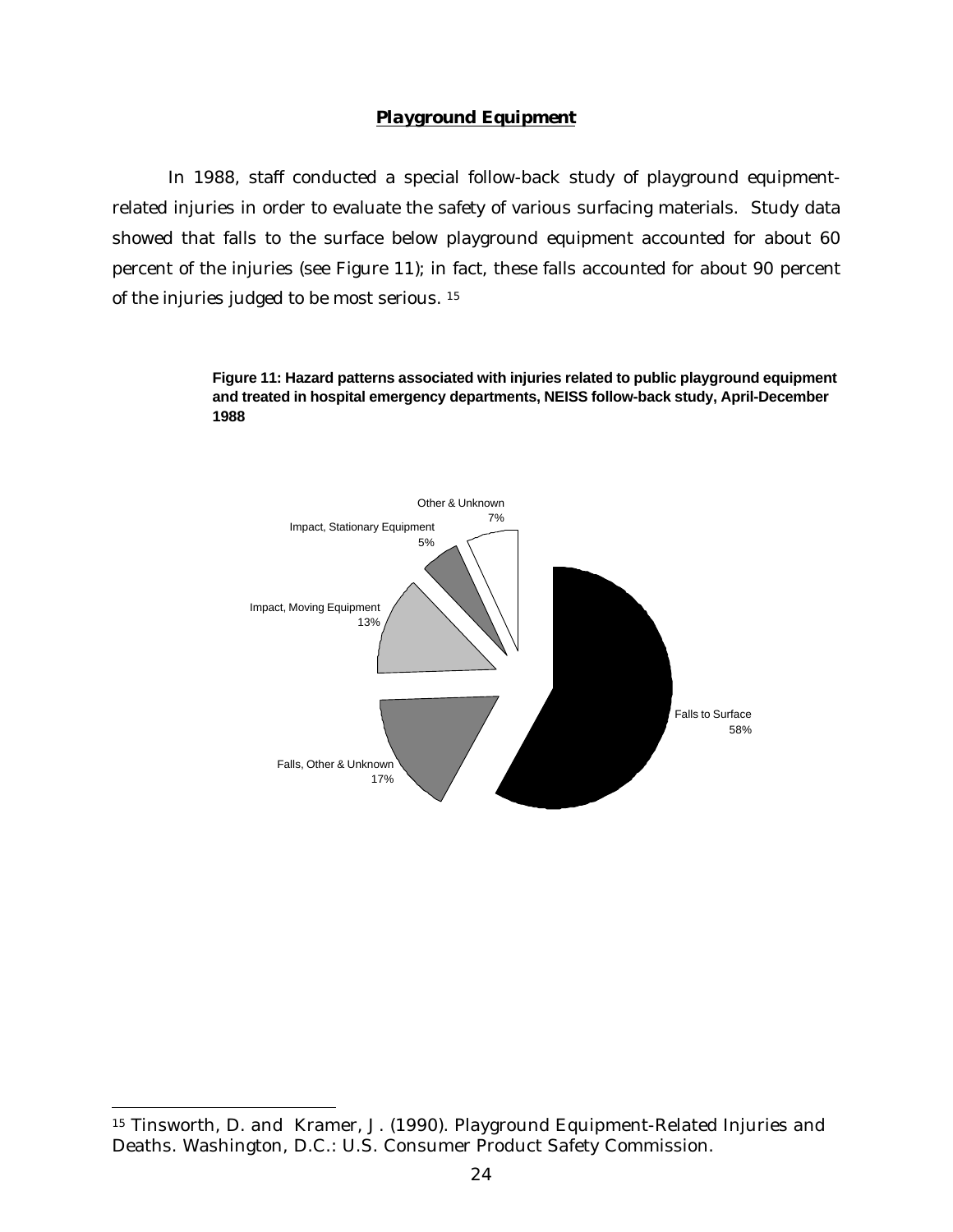As Figure 12 illustrates, climbers, slides and swings were the pieces of equipment most often involved in public playground incidents.



**Figure 12 : Estimated percent of type of public playground equipment associated with injuries treated in emergency departments, NEISS special study, April-December, 1988**

Fractures were the most commonly reported injury. These data suggested that natural and paved surfaces accounted for a larger proportion of injuries than might have been expected based on the proportion of such surfaces in use. One might conclude that the presence of protective surfaces might have reduced the frequency as well as the severity of the injuries. The Commission has published a handbook providing its recommendations for safe public playground design. Another playground follow-back study was conducted in 1999. The results are not yet available.

## *Power Lawn Mowers*

Data collected through several major NEISS studies have been used to 1) identify the hazards to be addressed in a mandatory standard for walk-behind, power lawn mowers, and 2) evaluate the effectiveness of the mandatory standard in addressing bladecontact injuries associated with walk-behind power mowers manufactured after July 1, 1982.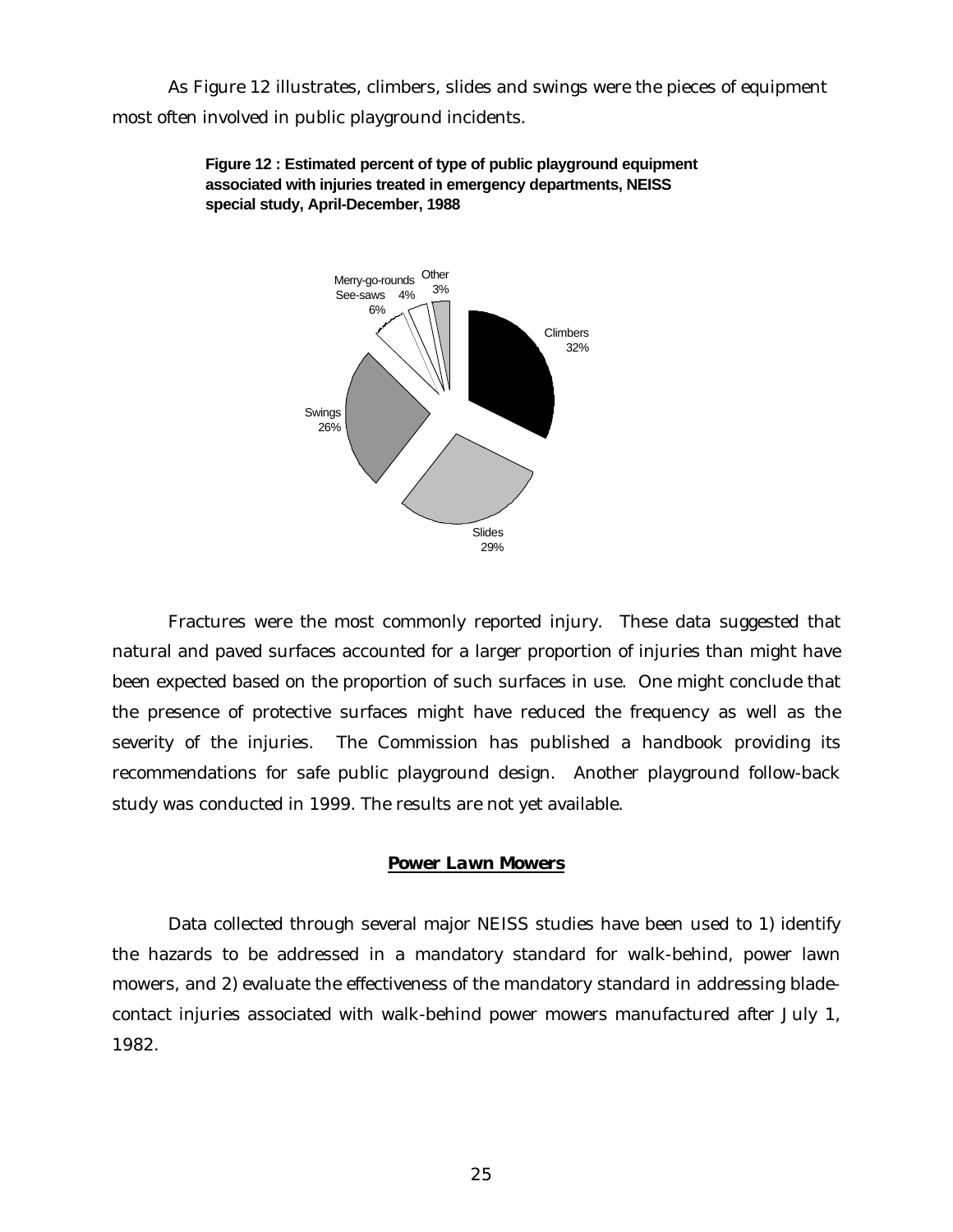When the first study was conducted, it documented each of the major hazard patterns and provided associated injury estimates so that the Commission could evaluate the potential benefits of each provision of a proposed standard. It also established a baseline of injury data associated with each of these hazard patterns against which data from later studies could be compared in evaluating the effectiveness of the standard. The study findings were used in support of the mandatory product safety standard for walk-behind power lawn mowers. The study revealed that a large share of the injuries resulted from operators clearing the discharge chute of the mower with their hands while the mower was running and the blade was turning. As a result of this finding, the standard includes a provision for a safety system to stop the blade from turning when the operator releases the handle.

Another frequent hazard identified in the study and subsequently addressed in the standard was that of thrown objects. This pattern occurred when the mower ran over a rock, stick or other solid object. When struck by the blade, an object could be thrown from the mower with enough force to injure and, in some cases, to kill. After considerable testing of lawn mowers, new designs were developed to reduce the risk of injuries related to thrown objects.

Follow-up studies conducted in recent years have documented a significant decline in injuries associated with walk-behind, power mowers. NEISS estimates for walkbehind power mowers and for ride-on power mowers for 1983-1993 are depicted in Figure 13 below: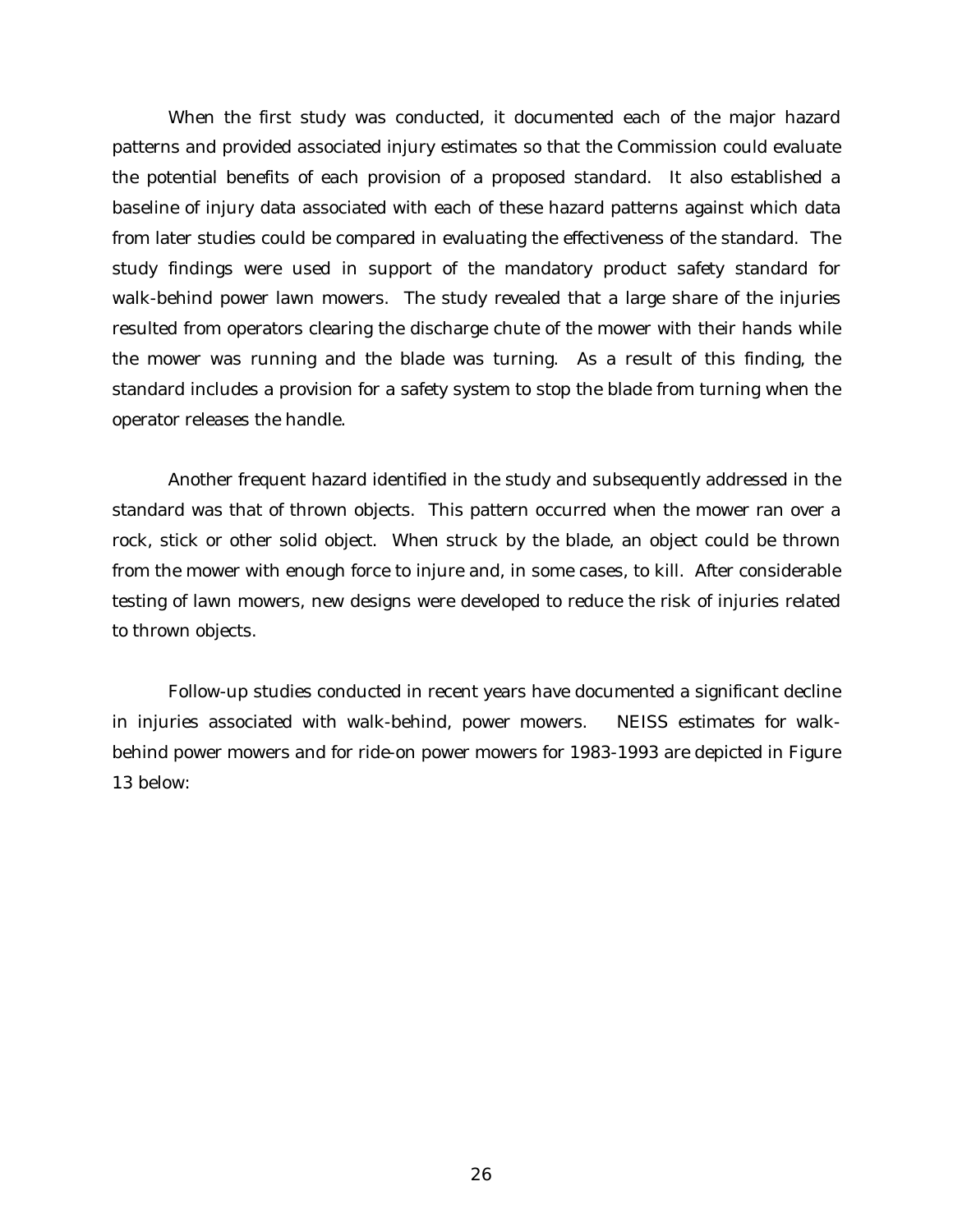

#### **Figure 13: Estimated number of walk-behind and ride-on power mower injuries treated in hospital emergency departments, 1983-1993**

## *Chain Saws*

In the late 1970's, in response to a petition and an increase in the frequency of ED treated injuries associated with chain saws, a project was established to explore how best to reduce these injuries.

The chain saw project included one of the most extensive and detailed, multi-year studies conducted through NEISS. The information gathered was critically important to CPSC engineers and Federal and corporate officials in developing the industry voluntary standard. The most pressing hazard associated with chain saws was rotational kickback, a sudden violent backward and upward rotation of the chain saw when the upper tip of the moving chain comes in contact with an object. This hazard pattern was estimated to have accounted for about 12,000 emergency department injuries in 1982. As a result of the details gathered through on-site reconstruction of accidents and laboratory testing, approaches were developed to specifically address this most dangerous of chain saw hazards.

A special NEISS evaluation study, based on chain saw injuries reported through NEISS from 1975 through 1988, indicated that the safety improvements had an impact in reducing injuries and deaths associated with the rotational kickback hazard pattern. Chain saws with hand guards, chain brakes, nose-tip guards, or asymmetrical guide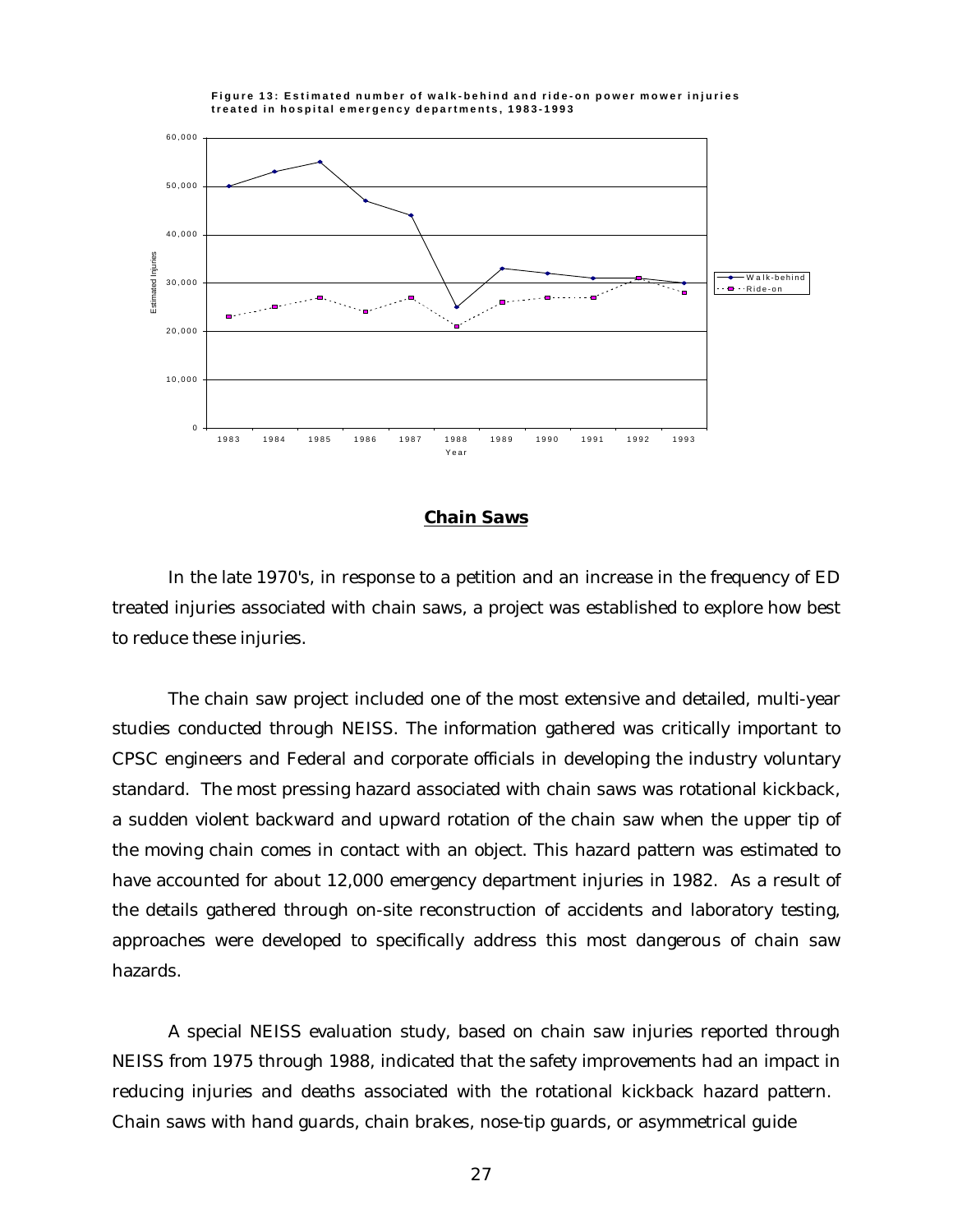bars were associated with fewer rotational kickback injuries. Reduced or low-kickback chain saws were associated with fewer rotational kickback injuries.

## **Firearms (Collected for CDC)<sup>16</sup>**

Since the 1980's CPSC has collected firearm-related injury data for the National Center for Injury Prevention and Control (NCIPC) of CDC. After CPSC collects the data it is further refined by CDC. Figure 14 below shows the downward trend of nonfatal firearm-related injuries, a trend that CDC reports mirrors the trend for fatal firearm injuries.



**Figure 14: Estimated number of nonfatal firearm-related injuries treated in hospital emergency departments, 1993-1997**

Injury intent is a special surveillance variable captured at the emergency department level of NEISS for the firearm-injury study. Figure 15 below shows that from 1993-1997 approximately 70 percent of nonfatal firearm-related injuries treated in hospital emergency departments were associated with assaults by one person on another.

<sup>16</sup>"Nonfatal and Fatal Firearm-Related injuries – United States, 1993-1997," *CDC MMWR Weekly*, 48(45), 1029-1034.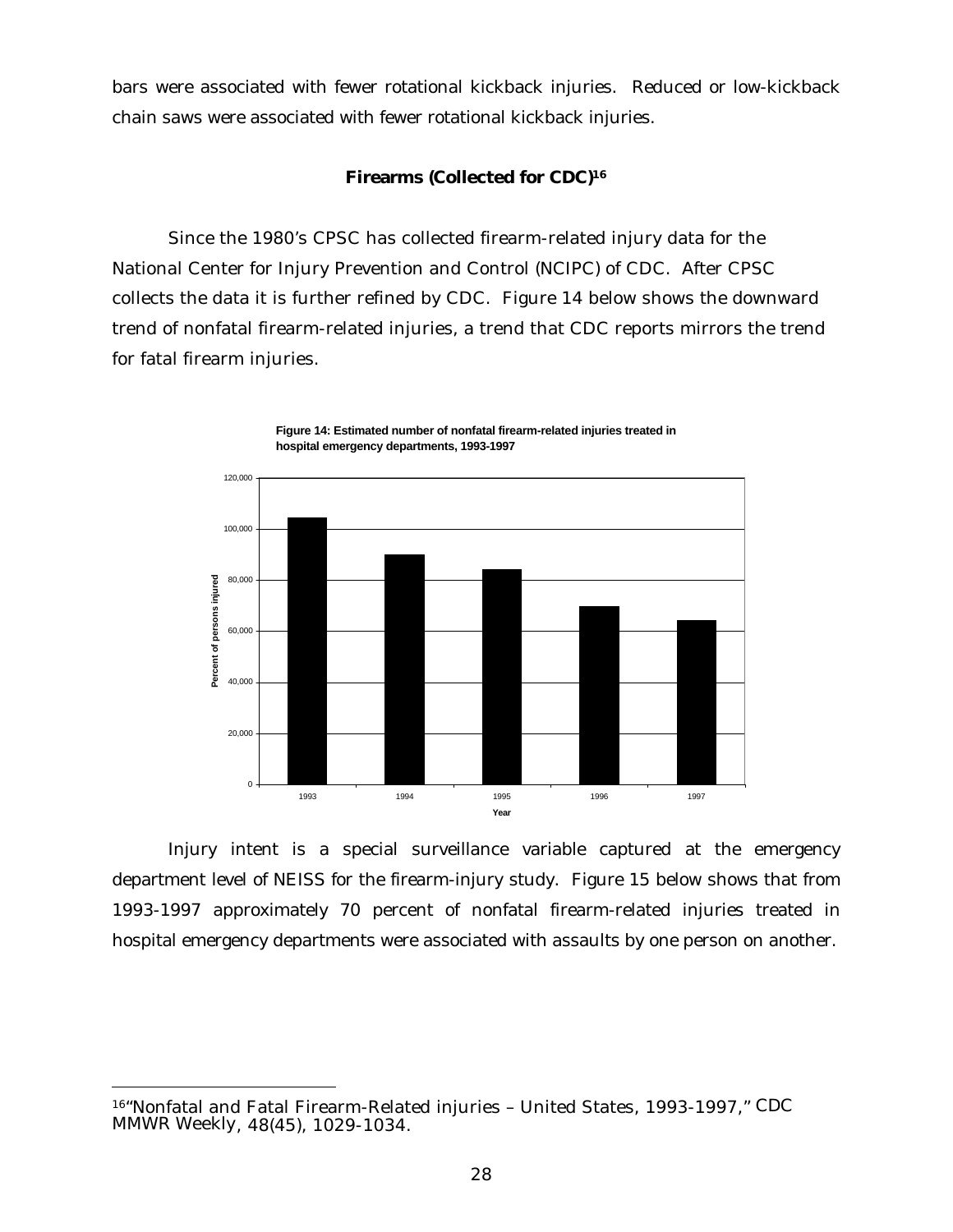

**Figure 15: Percent of nonfatal firearm-related injuries treated in hospital emergency departments by intent of injury, 1993-1997**

## *Occupational Injuries (National Institute for Occupational Safety and Health)<sup>17</sup>*

NIOSH has shared the NEISS system periodically since 1978. In 1996 CPSC collected work-related injuries for NIOSH in a probability subsample of 65 NEISS hospitals. NIOSH further edits the data after receipt of the initial file from CPSC. NIOSH has funded several follow-back studies using NEISS data. Among the followback studies of occupational injuries were studies of: construction-related injuries, eye injuries, injuries among younger workers and injuries among farm workers.

Using surveillance level data NIOSH reported that in 1996 an estimated 3.3 million persons aged 16 or more were treated in U.S. hospital emergency departments for occupational injuries. As shown below in Figure 16, of these persons injured, 22 % were aged 16-24, 71% were aged 25-54 and 6% were aged 55+.

j

<sup>&</sup>lt;sup>17</sup> Surveillance for Nonfatal Occupational Injuries Treated in Hospital Emergency Departments – United States, 1996. *CDC MWR Weekly,* 47(15).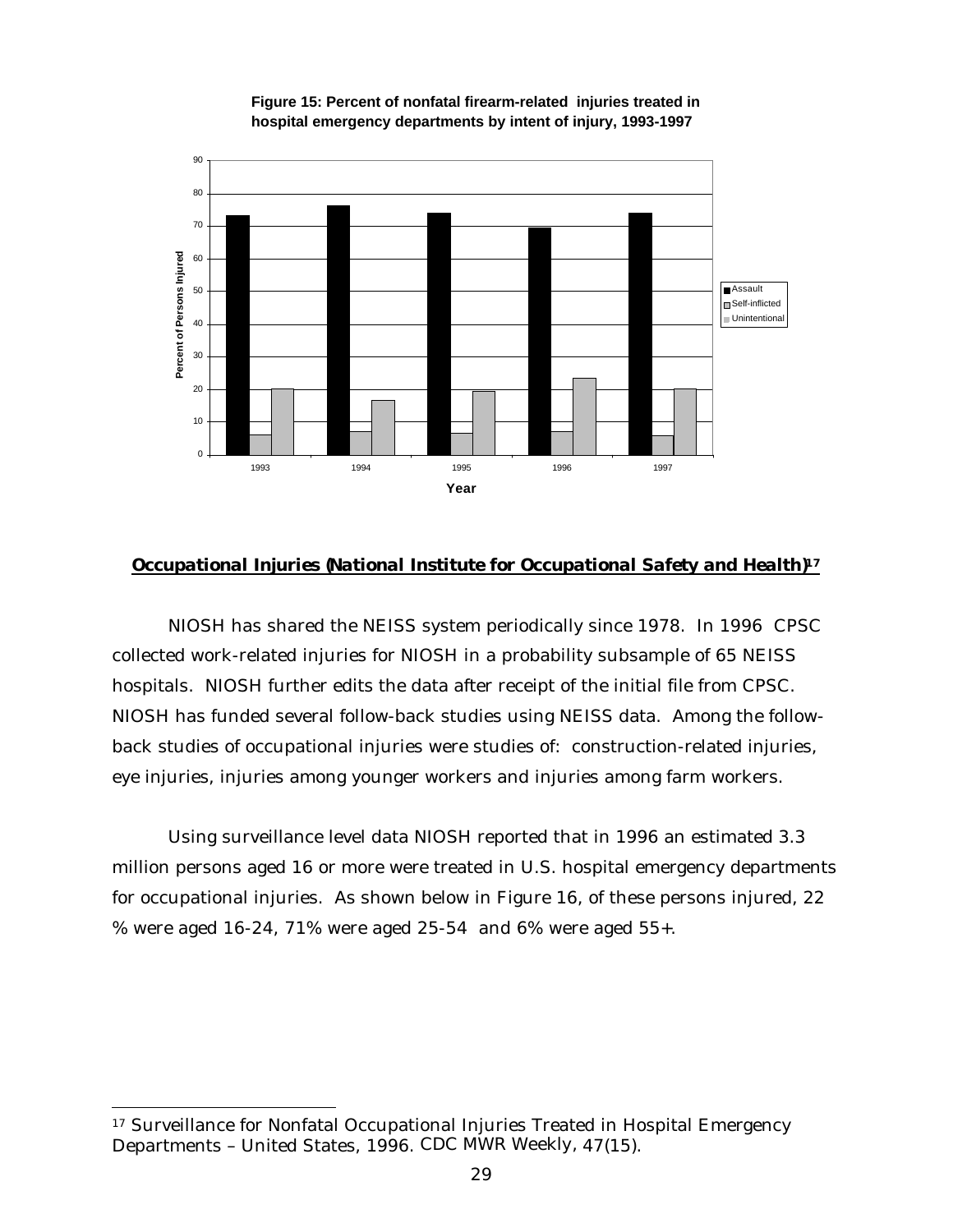

**Figure 16 : Percent of occupational injuries treated in hospital emergency rooms by age group, 1996**

NIOSH reports that persons aged 18-19 years had the highest occupational injury rates (for both men and women). When workers aged 16-17 years are excluded, injury rates decreased with increasing age. The most frequent body parts injured were hands, fingers (30%), followed by sprains and strains (27%) and

lacerations (22%). Among all injuries, lacerations to the hands and fingers accounted for 15% of the injuries. Sprains and strains to the back, groin and trunk accounted for another 12% of the injuries.

#### *All-Terrain Vehicles*

Early in 1985, the study of injuries associated with all-terrain vehicles became a priority at CPSC. The NEISS data had shown an increase in injuries associated with ATVs from fewer than 3,000 in 1979 to 64,000 in 1984. The surveillance data alone were used to answer a few questions which arose about the injuries. The most important questions were -- 1) who was being injured and 2) how serious were the injuries. The 13.5 hospitalization rate for ATV accident victims, compared to the system average of less than five percent, demonstrated that many of the injuries were indeed serious. The surveillance data showed that people less that 25 years of age suffered most of the injuries. About one-third involved children under age 15.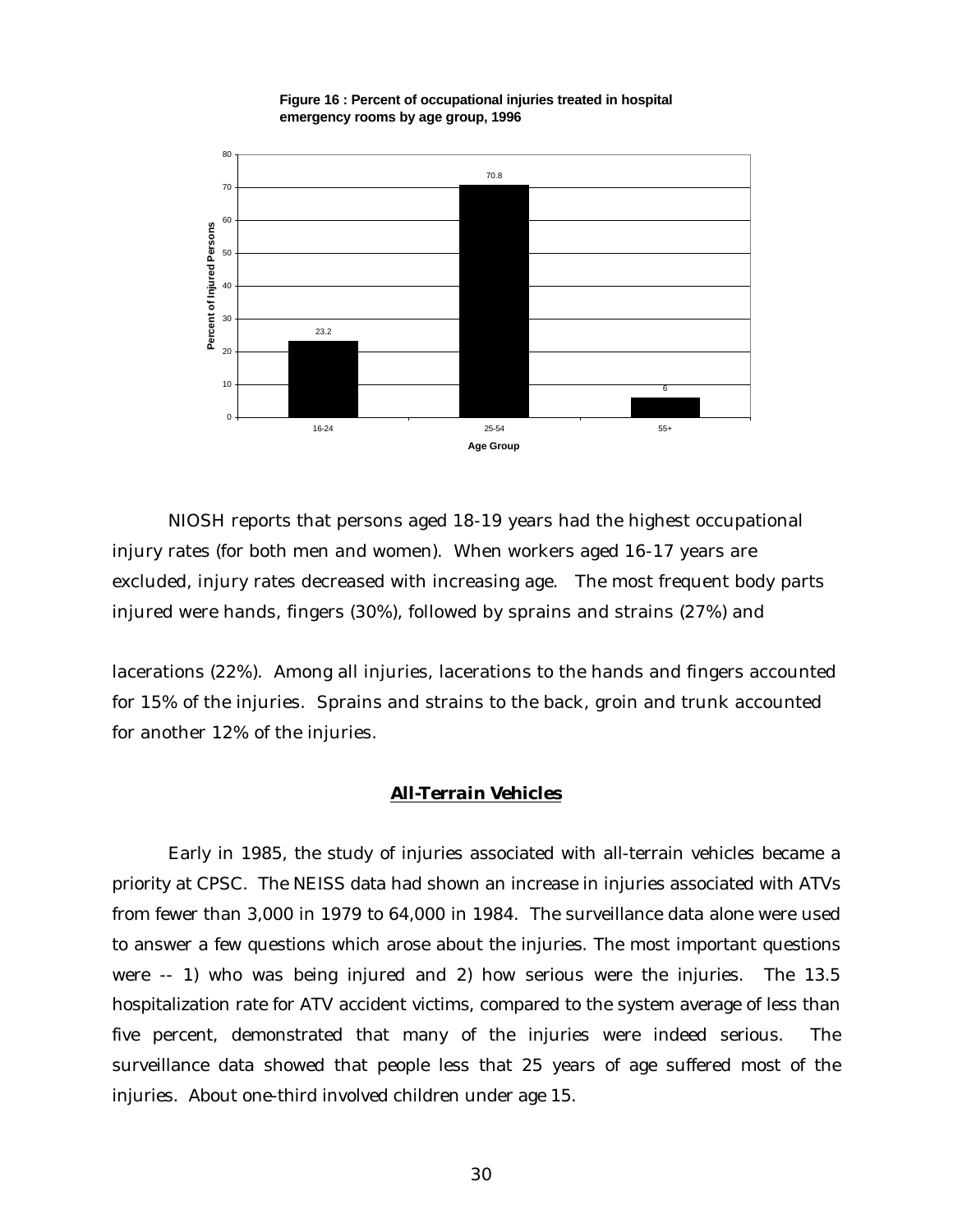Subsequent to this initial identification, quantification, and definition of the initial injuries associated with ATVs, additional analyses were performed using the on-site investigations which had been assigned from NEISS and other sources. Based on their findings, a multi-level study was designed. The results of this in-depth study were influential in bringing about an ATV Consent Decree signed jointly by CPSC, the U.S. Department of Justice and the major ATV manufacturers. Under the Consent Decree, no new 3-wheel ATVs are to be sold and ATV distributors are to use their best efforts to assure that dealers do not sell adult-size ATVs for use by children under age 16.

 CPSC staff monitor compliance with these and other measures through follow-back investigations of current ATV NEISS injuries together with other special studies.

### *Baby Walkers*

A special follow-back study in 1993-1994 identified that the vast majority (83%) of baby walker injuries involved falls down stairs. Nearly one-half of these falls down stairs occurred on basement stairs. In about one-half of the incidents the caregiver was in the same room or area with the child in the walker. These study results supported the need for new baby walker designs and led to the strengthening of the voluntary safety standard for baby walkers. As a result, newer baby walkers, designed to help prevent falls down stairs, have recently come on the U. S. market. The newer designs either have features that stop the walker on a top step or are wider than 36 inches, the width of a standard size interior doorway.

As shown in Table 2 below for 1997, baby walkers led the list of injuries related to nursery products.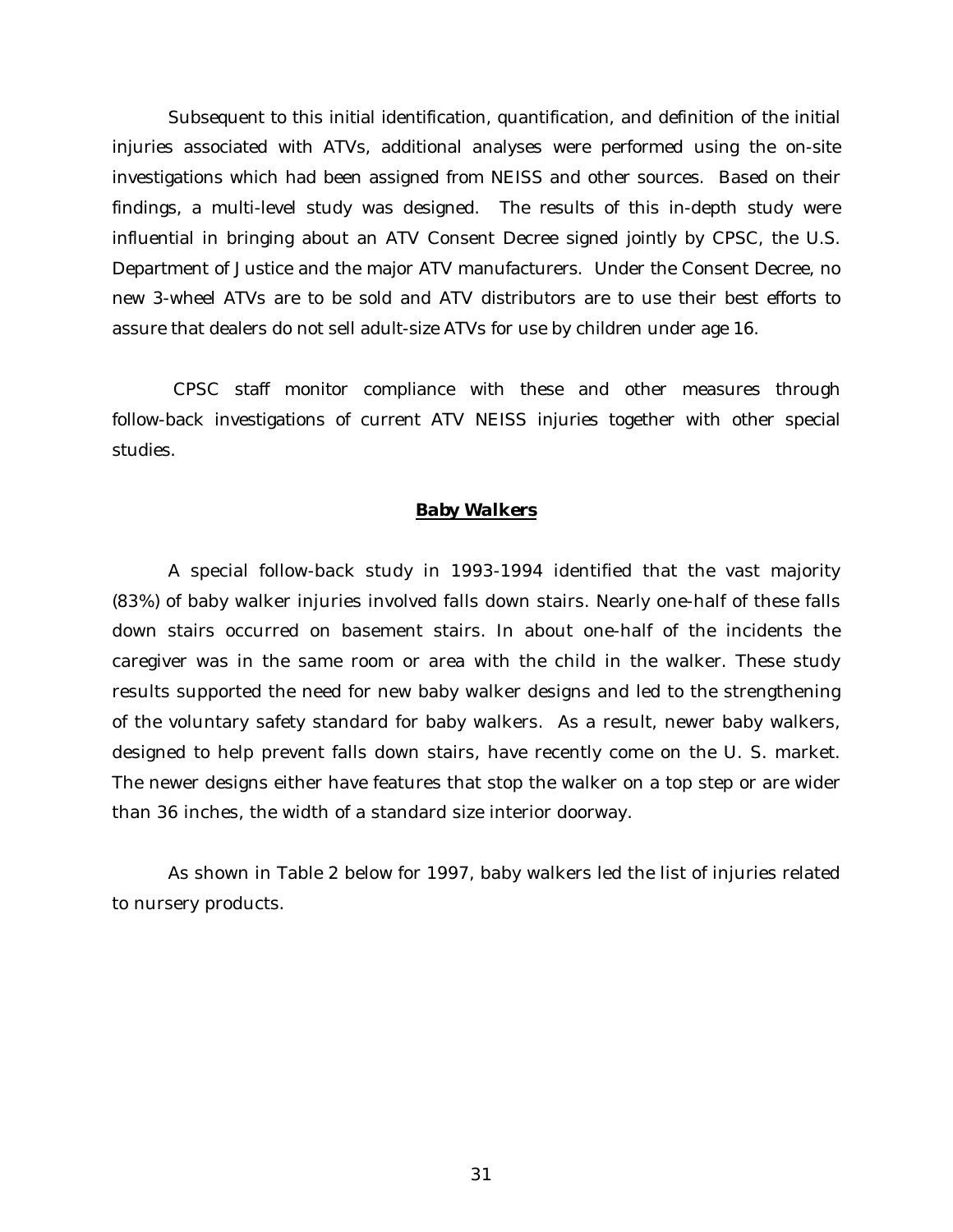| Table 2<br>Estimated Number of Nursery Product-Related Injuries for Children Under Age 5*<br>Treated in U.S. Hospital Emergency Departments, 1997 |        |  |  |  |
|---------------------------------------------------------------------------------------------------------------------------------------------------|--------|--|--|--|
| All                                                                                                                                               | 71,400 |  |  |  |
| <b>Baby Walkers</b>                                                                                                                               | 15,510 |  |  |  |
| <b>Strollers and Carriages</b>                                                                                                                    | 13,290 |  |  |  |
| <b>Infant Carriers and Car Seats</b>                                                                                                              | 13,050 |  |  |  |
| (Excluding Motor Vehicle Incidents)                                                                                                               |        |  |  |  |
| Cribs, Bassinets and Cradles                                                                                                                      | 8,600  |  |  |  |
| (Including Crib Mattresses and Pads)                                                                                                              |        |  |  |  |
| <b>High Chairs</b>                                                                                                                                | 8,270  |  |  |  |
| Playpens                                                                                                                                          | 1,980  |  |  |  |
| <b>Baby Gates or Barriers</b>                                                                                                                     | 1,720  |  |  |  |
| <b>Changing Tables</b>                                                                                                                            | 1,650  |  |  |  |
| Other                                                                                                                                             | 7,300  |  |  |  |
| *Note: Estimated injuries are rounded.                                                                                                            |        |  |  |  |

┑

While working toward strengthening the voluntary standard, CPSC has considered a mandatory safety standard for baby walkers and has worked with the juvenile products industry on stationary alternatives. Although baby walker injuries continue to present a problem, Figure 17 shows that from 1992 to 1997 baby walker injuries to young children have decreased significantly.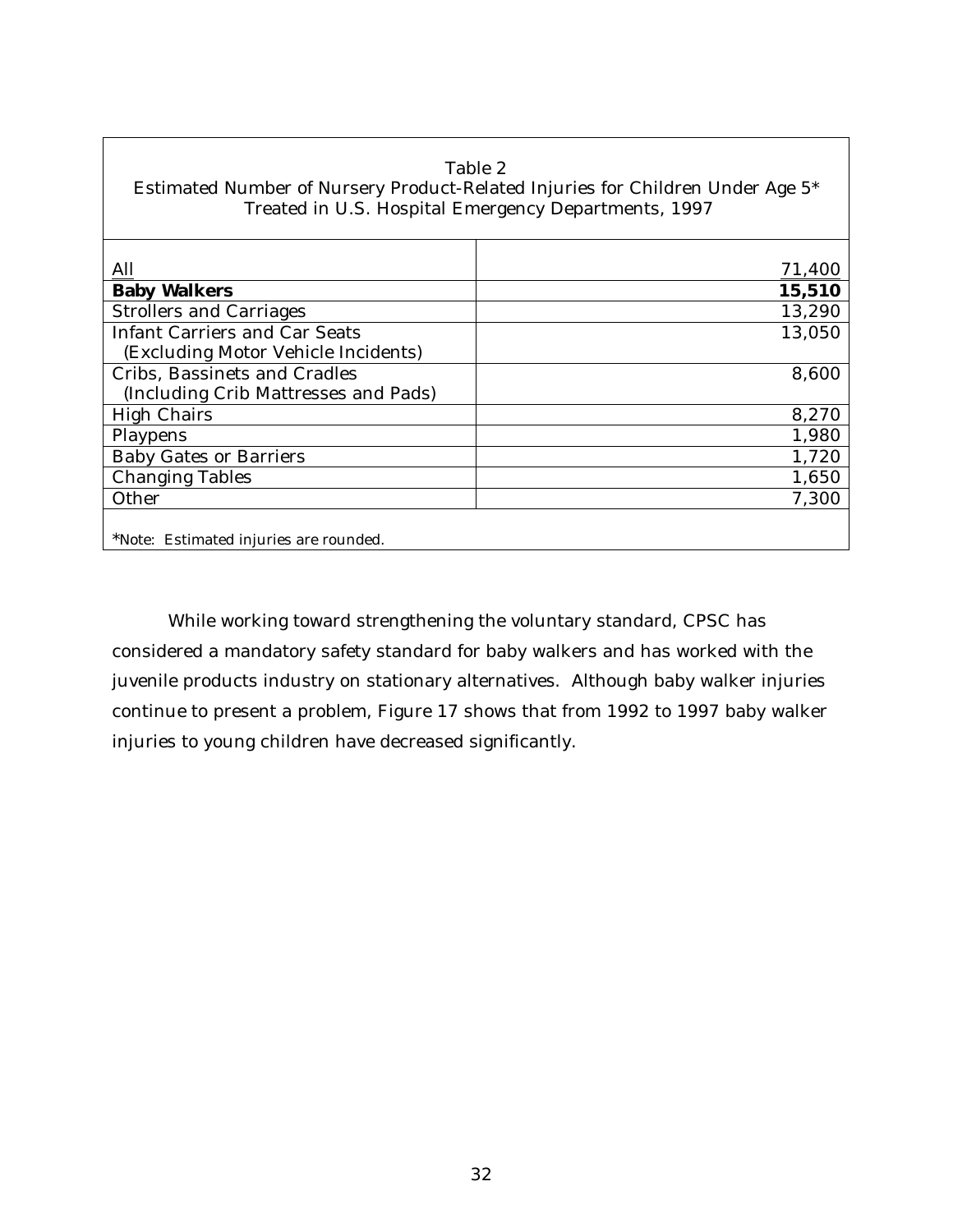



With new baby walkers meeting the strengthened safety standard together with the availability of alternative stationary baby walker designs, CPSC expects this decrease in injuries to continue.<sup>18</sup>

## *Shopping Carts*

Another area of great concern to the Commission is the number of children's injuries related to shopping carts. As shown below in Figure 18, the estimated total number of injuries has risen significantly from 1985 to 1996 (from 16,900 to 22,200). Falls from shopping carts have also shown a significant increase (from 7,800 in 1985 to 16,000 in 1996). An analysis of the 1995-1996 incidents showed that 66% of fall victims were treated for head injuries. More than one-half of head injury victims suffered severe injuries such as concussions and fractures.<sup>19</sup>

1

<sup>18</sup> Jacobson, B. (1998). "Safer Baby Walkers." Consumer Product Safety Review. Vol. 3, No. 1, Washington, DC: CPSC.

<sup>19</sup> U.S. Consumer Product Safety Commission. Shopping Cart Injuries: Victims 5 years old and younger. Washington, DC: U.S. Consumer Product Safety Commission.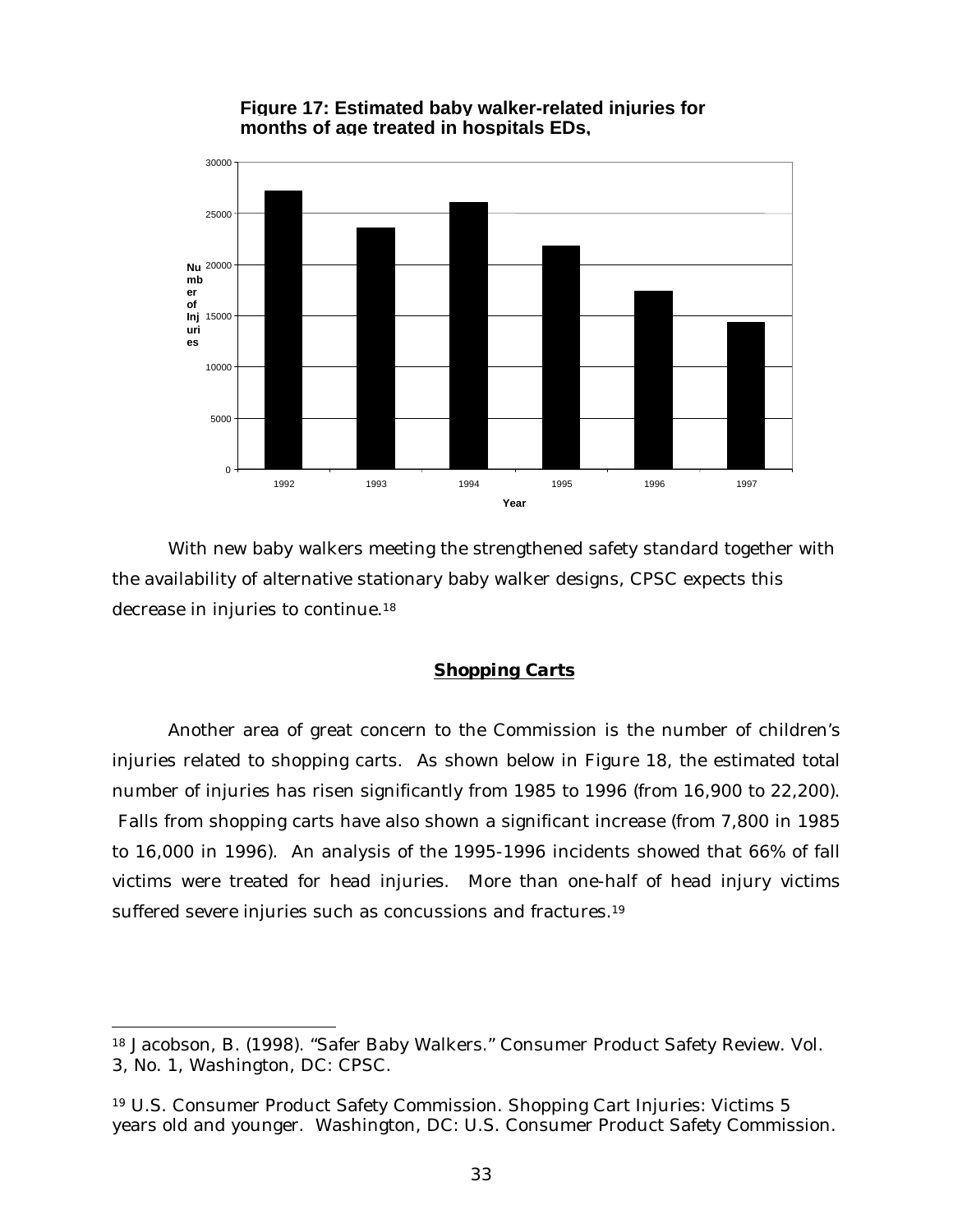



As shown in the preceding examples, the NEISS is extremely versatile. It can produce quick answers or permit detailed analyses from complex studies. It can be used to compare injuries among products, to track trends, and to answer very specific questions about the circumstances associated with many different types of incidents. The data have been used both to identify problems and to identify areas in which suspected problems are less serious than had been believed. Negative findings from NEISS can be as valuable as the positive ones; for example, a lack of injuries reported through NEISS can be used as evidence that a hypothetical hazard has not resulted in numerous injuries treated in EDs.

The combination of statistical validity and versatility make the NEISS a very powerful tool for an injury researcher. With the expansion of NEISS to include all injuries, the Commission expects that many more researchers and other data users will benefit from the system.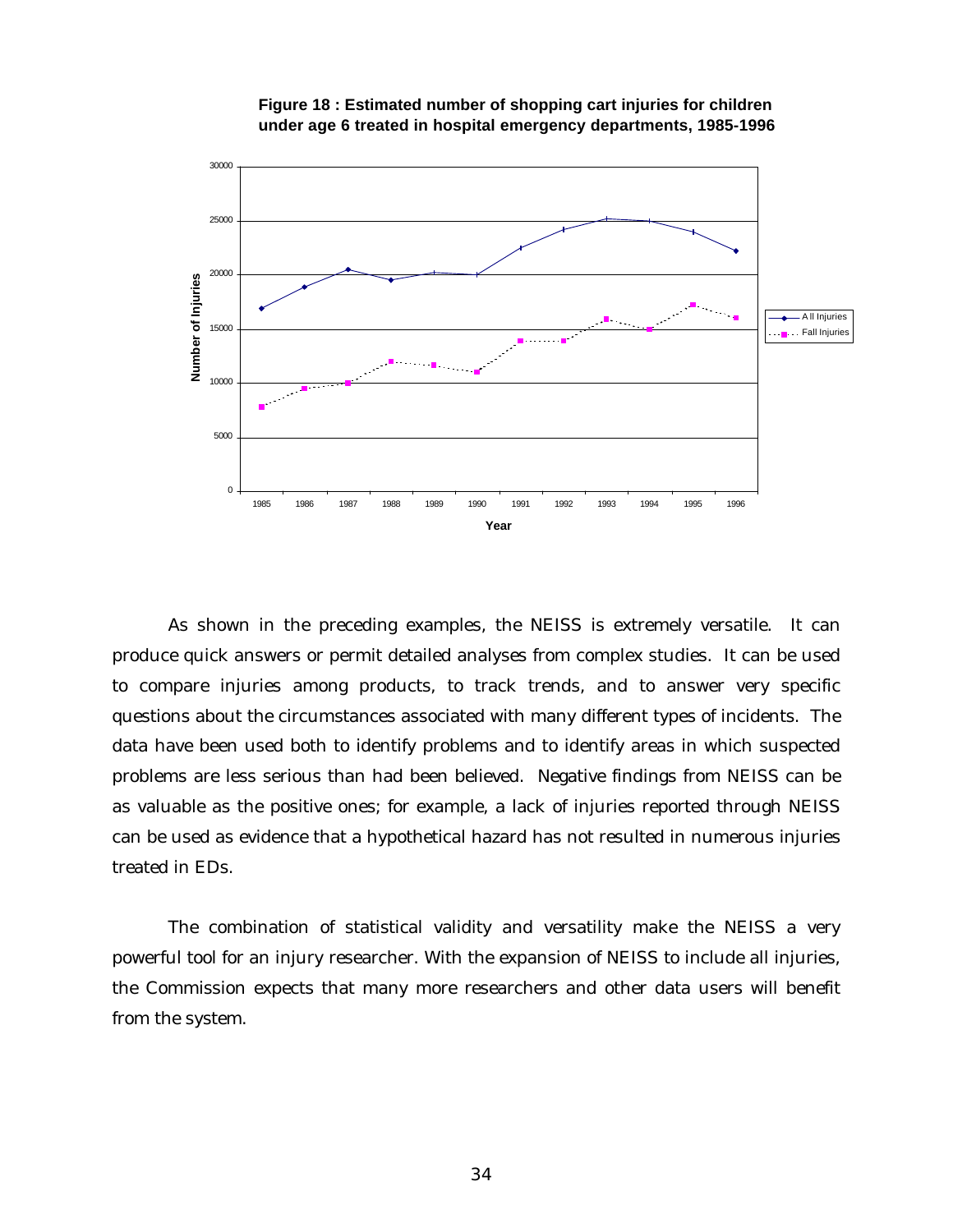## **Sharing the Data**

The Commission is eager to make its data available to all interested users, including other Government agencies, other researchers, industry, and the general public.

The Commission makes all routinely collected data available to other Government agencies at no cost. However, when special additional data are needed by another Government agency, that agency may enter into an interagency agreement with the Commission to provide the additional data. This strategy has meant that two agencies can meet common goals through sharing a system already in place. This sharing also results in more efficient use of tax dollars, as one system serves two or more partners.

Since the late 1970's, through interagency agreements, CPSC has shared the capabilities of its data systems with a number of other Government agencies. In recent years, CPSC has provided motor vehicle air bag injury data to the National Highway Traffic Safety Administration (NHTSA), occupational injury data to the National Institute for Occupational Safety and Health (NIOSH), medical device injury data to the Food and Drug Administration (FDA), and firearm injury data to the Centers for Disease Control (CDC). Previously, CPSC provided intentional injury data to the Bureau of Justice Statistics (BJS), pesticide injury data to the Environmental Protection Agency (EPA) and mobile home injury data to the Department of Housing and Urban Development (HUD).

Under each of these partnerships CPSC has collected the routine NEISS data and special extra information on each case of interest to the other agency. Under certain agreements, follow-up investigations on cases of particular interest are also conducted. For example, CPSC and NIOSH have jointly conducted investigations of injuries associated with teenagers working in restaurants, injuries incurred while working in the farming and construction industries, and occupational eye injuries.

Indeed, this valuable means for sharing both the costs of the system and the results from the system led to the expansion of NEISS to collect all injuries.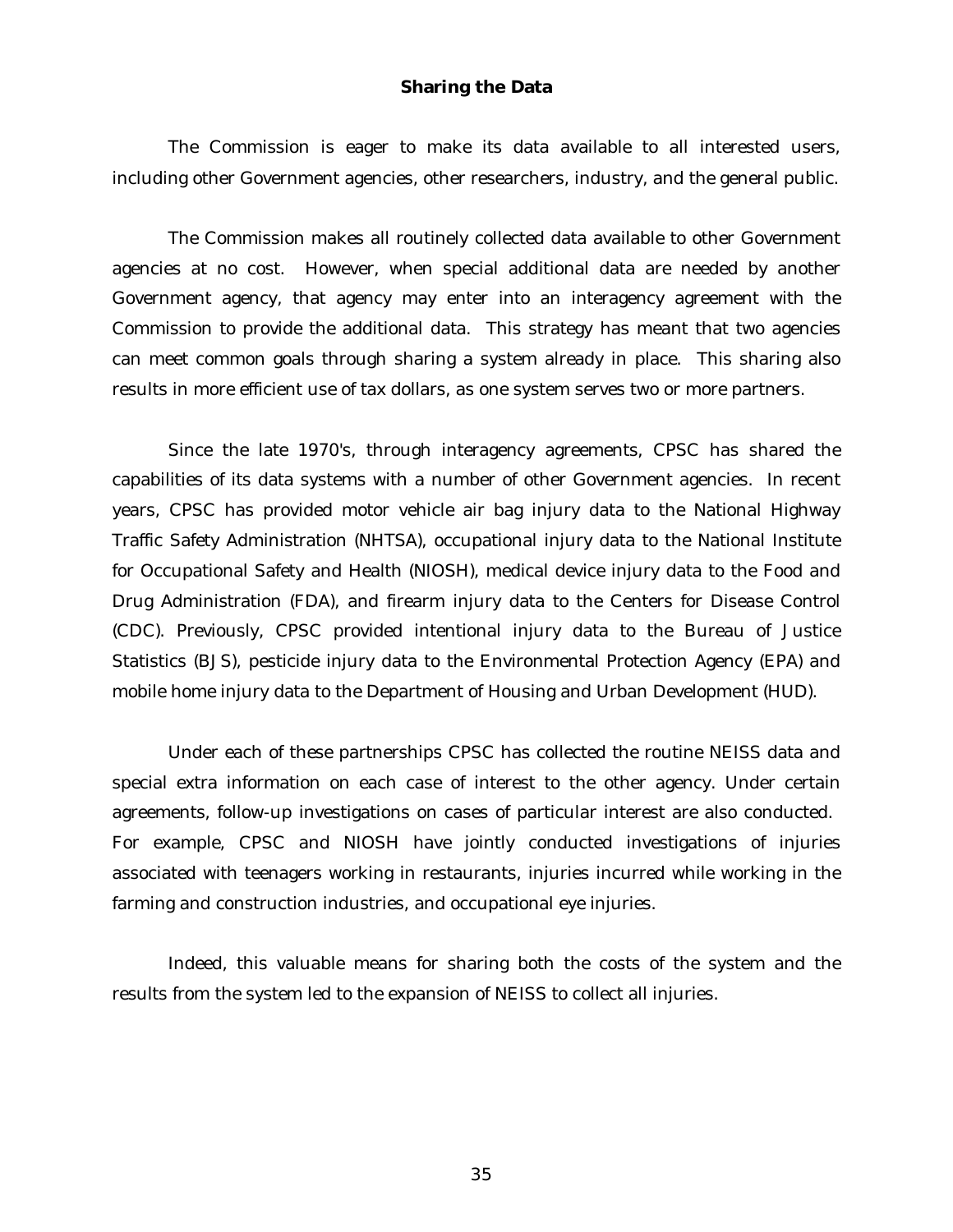#### **Disseminating the Data**

When Congress created the Consumer Product Safety Commission, it emphasized widespread sharing of information by the new agency and established a National Injury Information Clearinghouse for this purpose (Consumer Product Safety Act, Sec. 5(a) (1)). The Clearinghouse maintains data collected through the NEISS as well as other consumer product-related injury information, and supplies this material to interested parties upon request, usually in the form of computer printouts. Requesters may write or call the Clearinghouse to request information:



## **Web Site**

CPSC maintains a web site that includes general information about Commission activities, lists of selected publications and the latest information on product recalls. The web site address is: *http://www.cpsc.gov*

## **Toll-free Hotline**

CPSC is interested in learning about consumer product-related incidents associated with injuries or deaths. Report these through the web site or by calling the following toll-free number:

CPSC's Toll-free hotline 1-800-638-CPSC